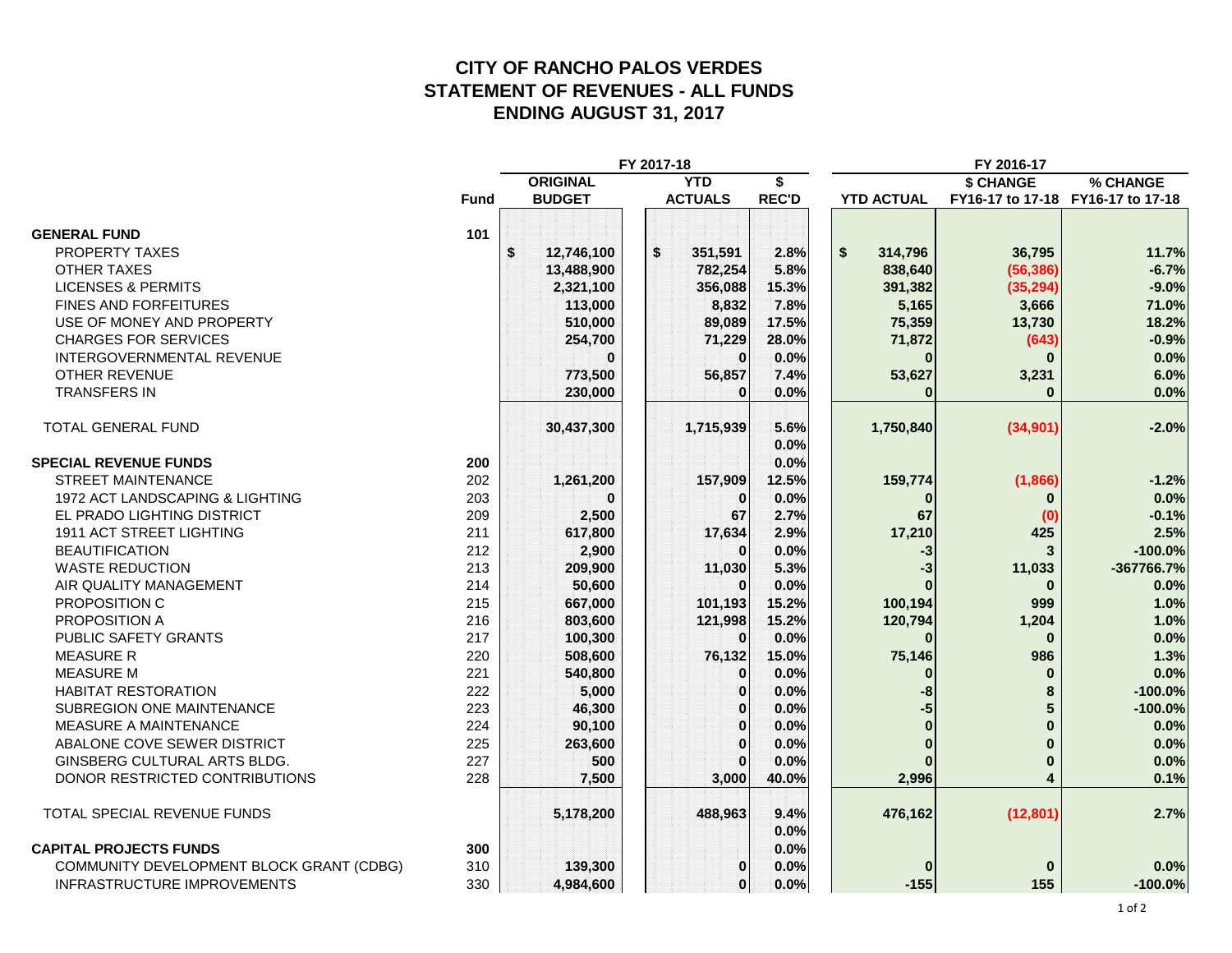### **CITY OF RANCHO PALOS VERDES STATEMENT OF REVENUES - ALL FUNDS ENDING AUGUST 31, 2017**

|                                             | FY 2017-18<br>FY 2016-17 |                 |                |              |                   |                                   |           |
|---------------------------------------------|--------------------------|-----------------|----------------|--------------|-------------------|-----------------------------------|-----------|
|                                             |                          | <b>ORIGINAL</b> | <b>YTD</b>     | \$           |                   | \$ CHANGE                         | % CHANGE  |
|                                             | <b>Fund</b>              | <b>BUDGET</b>   | <b>ACTUALS</b> | <b>REC'D</b> | <b>YTD ACTUAL</b> | FY16-17 to 17-18 FY16-17 to 17-18 |           |
| <b>FEDERAL GRANTS</b>                       | 331                      | 1,131,300       | 0              | 0.0%         |                   | $\bf{0}$                          | 0.0%      |
| <b>STATE GRANTS</b>                         | 332                      | 600,000         |                | 0.0%         |                   |                                   | 0.0%      |
| <b>QUIMBY PARK DEVELOPMENT</b>              | 334                      | 65,400          |                | 0.0%         | $-14$             | 14                                | $-100.0%$ |
| LOW-MODERATE INCOME HOUSING                 | 336                      | 45,300          | 19,607         | 43.3%        | 26,554            | (6,946)                           | $-26.2%$  |
| AFFORDABLE HOUSING PROJECTS                 | 337                      | 3,500           |                | 0.0%         | -3                |                                   | $-100.0%$ |
| DEVELOP IMPACT MITIGATION (EET)             | 338                      | 114,500         | 29,424         | 25.7%        | 6,336             | 23,088                            | 364.4%    |
| <b>BICYCLE &amp; PEDESTRIAN ACCESS</b>      | 340                      | 82,500          |                | 0.0%         |                   |                                   | 0.0%      |
| TOTAL CAPITAL PROJECTS FUNDS                |                          | 7,166,400       | 49,031         | 0.7%         | 32,718            | 16,314                            | 49.9%     |
| <b>ENTERPRISE FUNDS</b>                     | 500                      |                 |                |              |                   |                                   |           |
| WATER QUALITY FLOOD PROTECTION              | 501                      | $\bf{0}$        | $\Omega$       | 0.0%         | $-34$             | 34                                | $-100.0%$ |
| <b>TOTAL ENTERPRISE FUNDS</b>               |                          | $\Omega$        | $\Omega$       | 0.0%         | $-34$             | 34                                | $-100.0%$ |
| <b>INTERNAL SERVICE FUND</b>                | 600                      |                 |                |              |                   |                                   |           |
| <b>EQUIPMENT REPLACEMENT</b>                | 681                      | 300,900         |                | 0.0%         | $-17$             | 17                                | $-100.0%$ |
| <b>EMPLOYEE BENEFITS</b>                    | 685                      |                 | 01             | 0.0%         | -2                | $\mathbf{2}$                      | $-100.0%$ |
| <b>TOTAL INTERNAL SERVICE FUNDS</b>         |                          | 300,900         | $\Omega$       | 0.0%         | $-19$             | 19                                | $-100.0%$ |
| <b>IMPROVEMENT AUTHORITIES</b>              |                          |                 |                |              |                   |                                   |           |
| IA - PORTUGUESE BEND MAINTENANCE            | 285                      | 1,100           | 0              | 0.0%         | $\bf{0}$          | $\mathbf{0}$                      | 0.0%      |
| IMPROVEMENT AUTHORITY - ABALONE COVE MAINT. | 795                      | 41,400          |                | 0.0%         |                   | $\bf{0}$                          | 0.0%      |
| <b>TOTAL IMPROVEMENT AUTHORITIES</b>        |                          | 42,500          | $\Omega$       | 0.0%         | $\Omega$          | $\bf{0}$                          | 0.0%      |
| <b>TOTAL REVENUES</b>                       |                          | 43,125,300      | 2,253,934      | 0.0%         | 2,259,667         | (5, 733)                          | $-0.3%$   |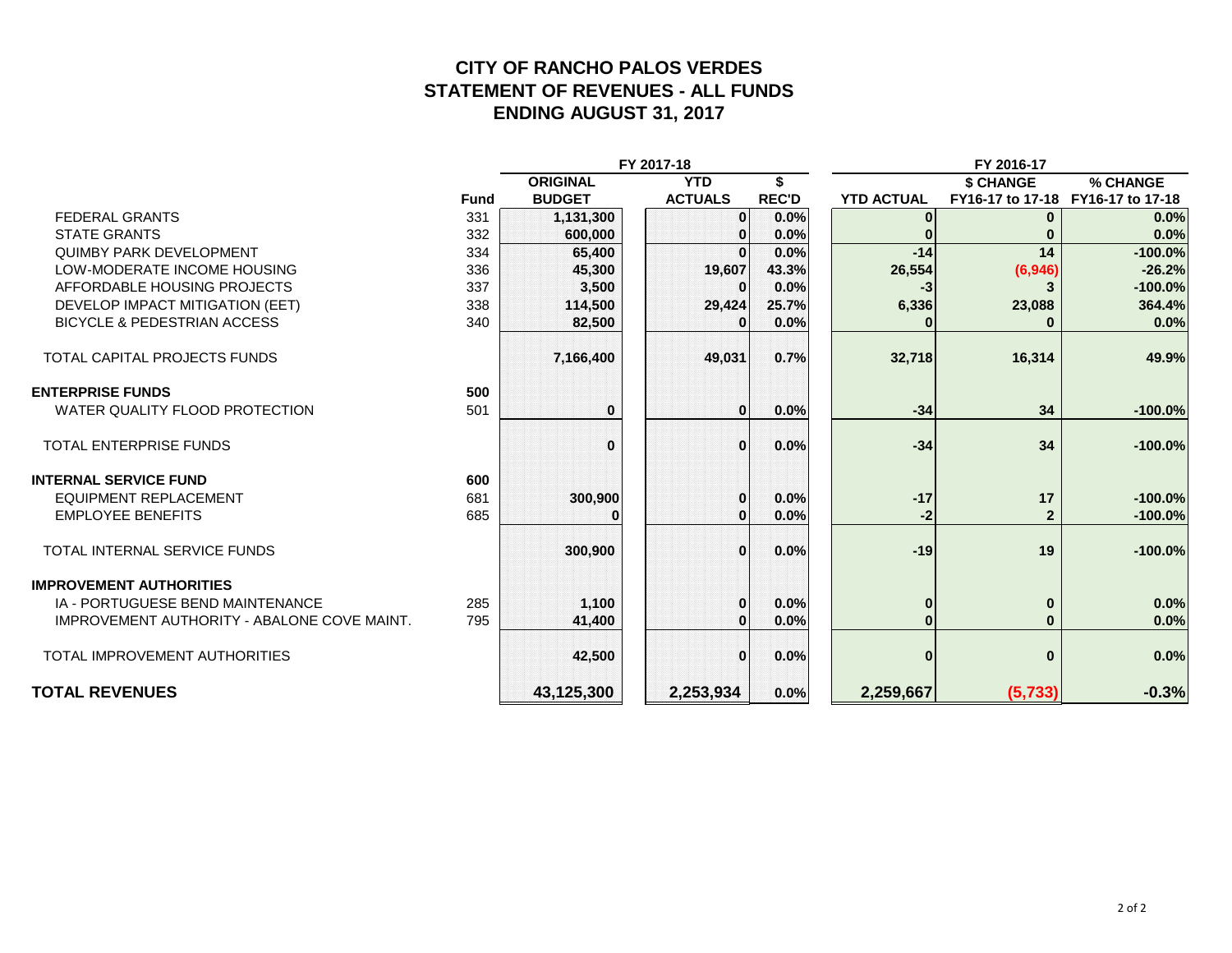

| <b>Account</b> |                                           | FY 2017-18             | August 2017                               | <b>2017 YTD</b> | <b>Available</b> |                       | FY 16-17                   | <b>August</b>  | <b>Changes to Actuals</b> |
|----------------|-------------------------------------------|------------------------|-------------------------------------------|-----------------|------------------|-----------------------|----------------------------|----------------|---------------------------|
| <b>Number</b>  | <b>Account Desc</b>                       | <b>Original Budget</b> | <b>Actuals</b>                            | <b>Actuals</b>  | <b>Budget</b>    | % Used                | <b>Revised Budget</b>      | <b>Actuals</b> | Aug '16 to Aug '17        |
| 101            | <b>GENERAL FUND</b>                       |                        | 30,437,300.00  1,278,423.84  1,715,939.06 |                 | 28,721,360.94    | 5.64 %                | 28,804,000.00 1,322,943.46 |                | $-44,519.62$              |
| 0000           | <b>UNASSIGNED</b>                         |                        | 29,805,000.00  1,219,325.45  1,595,831.49 |                 | 28,209,168.51    | 5.35 %                | 28,172,500.00 1,267,253.60 |                | $-47,928.15$              |
| 3101           | <b>GOLF TAXES</b>                         | 370,400.00             | 9,650.70                                  | 9.650.70        | 360.749.30       | 2.61%                 | 350.500.00                 | 40.085.96      | $-30.435.26$              |
| 3102           | <b>PROPERTY TAXES - SECURED</b>           | 7,664,800.00           | 0.00                                      | 0.00            | 7,664,800.00     | 0.00%                 | 7,251,000.00               | 0.00           | 0.00                      |
| 3103           | <b>PROPERTY TAXES - UNSECURED</b>         | 0.00                   | 0.00                                      | 0.00            | 0.00             | 0.00%                 | 0.00                       | 208,580.91     | -208,580.91               |
| 3107           | <b>PROPERTY TAXES - IN LIEU OF</b>        | 4,623,800.00           | 0.00                                      | 0.00            | 4,623,800.00     | 0.00%                 | 4,430,600.00               | 0.00           | 0.00                      |
| 3108           | <b>PROPERTY TAXES - RPTTF RDA</b>         | 100.00                 | 0.00                                      | 78,429.22       |                  | -78,329.22 78429.00 % | 27,000.00                  | 0.00           | 0.00                      |
| 3109           | <b>PROPERTY TAXES - OTHERS</b>            | 0.00                   | 212,947.26                                | 212,947.26      | $-212,947.26$    | 100.00 %              | 0.00                       | 0.00           | 212,947.26                |
| 3110           | PROPERTY TRANSFER TAXES                   | 457.400.00             | 60,214.58                                 | 60,214.58       | 397,185.42       | 13.16 %               | 406.900.00                 | 0.00           | 60,214.58                 |
| 3111           | <b>FRANCHISE TAXES</b>                    | 2,112,800.00           | 0.00                                      | 0.00            | 2,112,800.00     | 0.00%                 | 2,127,100.00               | 0.00           | 0.00                      |
| 3112           | <b>SALES TAXES</b>                        | 0.00                   | 0.00                                      | 0.00            | 0.00             | 0.00%                 | 2,047,800.00               | 0.00           | 0.00                      |
| 3113           | <b>SALES TAXES PSAF</b>                   | 2,580,200.00           | 0.00                                      | 0.00            | 2,580,200.00     | 0.00%                 | 75,000.00                  | 0.00           | 0.00                      |
| 3114           | UTILITY USERS TAXES - ELEC.               | 0.00                   | 77,502.08                                 | 77,502.08       | $-77,502.08$     | 100.00%               | 987,900.00                 | 74,191.49      | 3,310.59                  |
| 3115           | <b>UTILITY USERS TAXES - WATER</b>        | 1,871,100.00           | 62,136.50                                 | 62,136.50       | 1,808,963.50     | 3.32 %                | 724,300.00                 | 64,191.59      | $-2,055.09$               |
| 3116           | UTILITY USERS TAXES - GAS                 | 0.00                   | 18,959.04                                 | 18,959.04       | -18,959.04       | 100.00 %              | 269,700.00                 | 17,725.89      | 1,233.15                  |
| 3117           | <b>UTILITY USERS TAXES - PHONE</b>        | 0.00                   | 0.00                                      | 0.00            | 0.00             | 0.00%                 | 0.00                       | 0.00           | 0.00                      |
| 3118           | <b>UTILITY USERS TAXES - MISC</b>         | 0.00                   | 0.00                                      | 0.00            | 0.00             | 0.00%                 | 0.00                       | 0.00           | 0.00                      |
| 3120           | <b>TRANSIENT OCC. TAXES - MISC</b>        | 302,000.00             | 22,741.75                                 | 22,741.75       | 279,258.25       | 7.53 %                | 295,000.00                 | 14,442.81      | 8,298.94                  |
| 3121           | <b>TRANSIENT OCC. TAXES-TERRANEA</b>      | 5,438,000.00           | 552,972.01                                | 552,972.01      | 4,885,027.99     | 10.17%                | 5,200,000.00               | 568,565.96     | $-15,593.95$              |
| 3201           | <b>BUSINESS PERMITS</b>                   | 0.00                   | 0.00                                      | 0.00            | 0.00             | 0.00%                 | 0.00                       | 0.00           | 0.00                      |
| 3202           | <b>BUILDING &amp; SAFETY PERMITS</b>      | 1,200,000.00           | 109,561.12                                | 217,198.54      | 982,801.46       | 18.10%                | 1,100,000.00               | 149,551.31     | $-39,990.19$              |
| 3203           | <b>PLAN CHECK PERMITS</b>                 | 320.000.00             | 19.937.14                                 | 54.790.79       | 265.209.21       | 17.12 %               | 320.000.00                 | 23,838.35      | $-3.901.21$               |
| 3204           | <b>BUILDING&amp;SAFETY INVESTIGATIONS</b> | 0.00                   | 0.00                                      | 0.00            | 0.00             | 0.00%                 | 0.00                       | 0.00           | 0.00                      |
| 3205           | <b>FILM PERMITS</b>                       | 50,000.00              | 3,210.50                                  | 8,757.50        | 41,242.50        | 17.52 %               | 60,000.00                  | 20,536.00      | $-17,325.50$              |
| 3206           | <b>ANIMAL LICENSES</b>                    | 40,000.00              | 3,423.50                                  | 3,423.50        | 36,576.50        | 8.56 %                | 40,000.00                  | 0.00           | 3,423.50                  |
| 3207           | <b>BUILDING &amp; SAFETY SMIP</b>         | 2,000.00               | 179.15                                    | 322.38          | 1,677.62         | 16.10%                | 2,000.00                   | 206.79         | $-27.64$                  |
| 3208           | <b>BUILDING &amp; SAFETY ADMIN FEES</b>   | 700.00                 | 131.10                                    | 238.10          | 461.90           | 34.00 %               | 400.00                     | 125.00         | 6.10                      |
| 3209           | <b>GEOLOGY PERMITS</b>                    | 150,000.00             | 9,122.50                                  | 17,577.50       | 132,422.50       | 11.72%                | 150,000.00                 | 18,950.00      | $-9,827.50$               |
| 3210           | <b>BUSINESS LICENSE TAXES</b>             | 814,400.00             | 18,664.12                                 | 38,291.62       | 776,108.38       | 4.70%                 | 794,500.00                 | 14,173.42      | 4,490.70                  |
| 3211           | <b>BUSINESS LICENSE APP. FEES</b>         | 0.00                   | 0.00                                      | 0.00            | 0.00             | 0.00%                 | 0.00                       | 0.00           | 0.00                      |
| 3212           | <b>BUSINESS LICENSE PENALTY</b>           | 0.00                   | 0.00                                      | 0.00            | 0.00             | 0.00%                 | 0.00                       | 0.00           | 0.00                      |
| 3213           | <b>PARKING PERMITS-OVERSIZED VEH.</b>     | 500.00                 | 50.00                                     | 50.00           | 450.00           | 10.00 %               | 300.00                     | 0.00           | 50.00                     |
| 3214           | <b>PARKING PERMIT DECALS</b>              | 800.00                 | 13.75                                     | 56.00           | 744.00           | 7.00 %                | 1,400.00                   | 60.75          | $-47.00$                  |
| 3215           | <b>PLANNING &amp; ZONING PERMITS</b>      | 415,000.00             | 12,479.03                                 | 33,444.03       | 381,555.97       | 8.06%                 | 410,000.00                 | 37,595.54      | $-25,116.51$              |
| 3216           | <b>PLANNING INVESTIGATION FEES</b>        | 10,000.00              | 0.00                                      | 270.00          | 9,730.00         | 2.70%                 | 10,000.00                  | 0.00           | 0.00                      |
| 3217           | <b>VIEW RESTRORATION PERMITS</b>          | 14,000.00              | 0.00                                      | $-3,412.50$     | 17,412.50        | $-24.37%$             | 3,500.00                   | 0.00           | 0.00                      |
| 3218           | <b>PLANNING MISC. PERMITS</b>             | 16,600.00              | 1,674.00                                  | 2,979.00        | 13,621.00        | 17.95 %               | 16,600.00                  | 1,366.00       | 308.00                    |
| 3219           | <b>ROW - MISC PERMITS</b>                 | 100,000.00             | 11,162.00                                 | 20,001.00       | 79,999.00        | 20.00 %               | 100,000.00                 | 7,808.00       | 3,354.00                  |
| 3220           | <b>ROW - DUMPSTER PERMITS</b>             | 1,500.00               | 196.00                                    | 392.00          | 1,108.00         | 26.13%                | 1,600.00                   | 98.00          | 98.00                     |
| 3301           | <b>FEDERAL GRANTS</b>                     | 0.00                   | 0.00                                      | 0.00            | 0.00             | 0.00%                 | 0.00                       | 0.00           | 0.00                      |
| 3302           | <b>STATE GRANTS</b>                       | 0.00                   | 0.00                                      | 0.00            | 0.00             | 0.00%                 | 0.00                       | 0.00           | 0.00                      |
| 3401           | <b>ENGINEERING FEES</b>                   | 10,000.00              | 0.00                                      | 0.00            | 10,000.00        | 0.00%                 | 9,000.00                   | $-412.00$      | 412.00                    |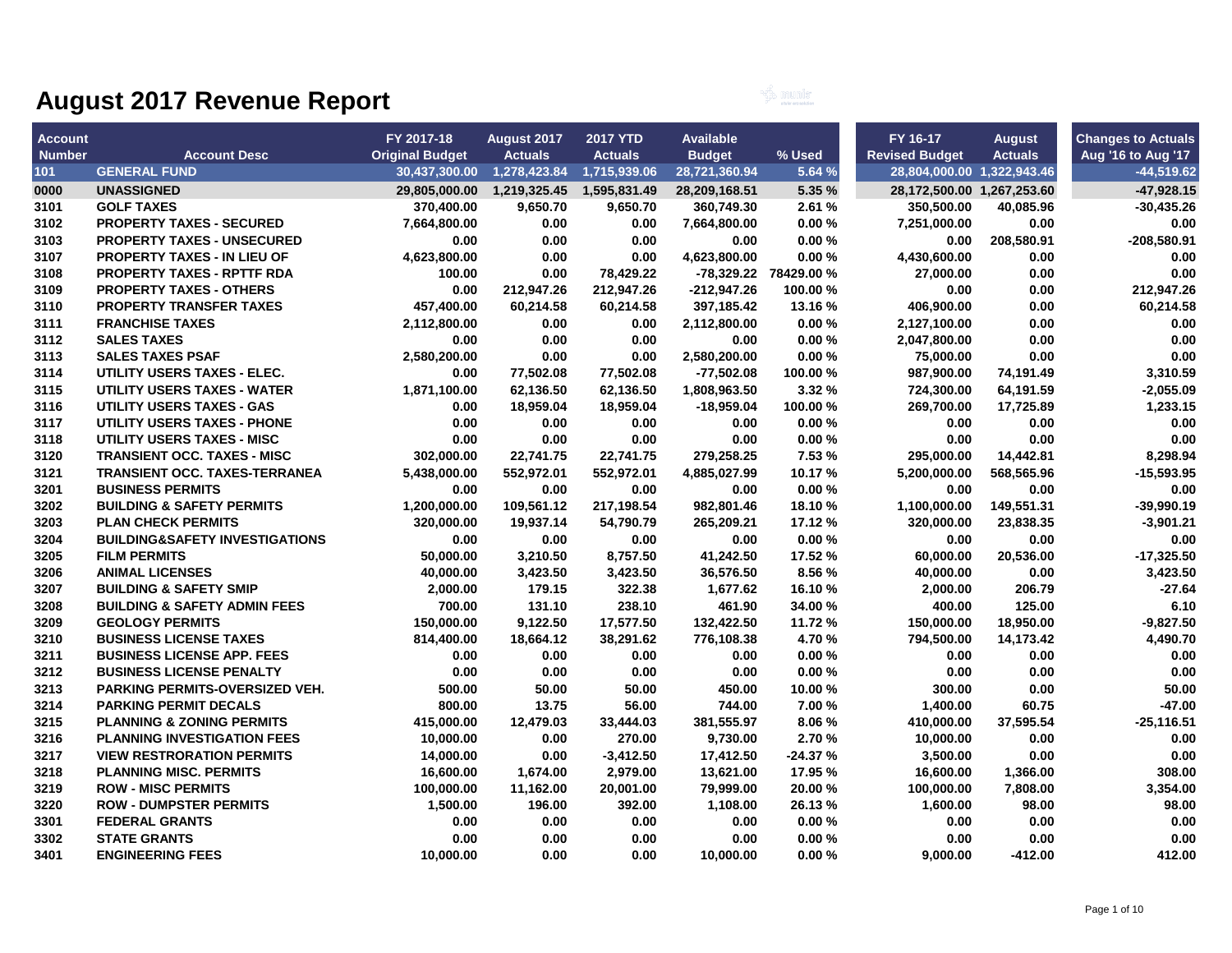

| <b>Account</b> |                                      | FY 2017-18             | August 2017    | <b>2017 YTD</b> | <b>Available</b> |          | FY 16-17              | <b>August</b>  | <b>Changes to Actuals</b> |
|----------------|--------------------------------------|------------------------|----------------|-----------------|------------------|----------|-----------------------|----------------|---------------------------|
| <b>Number</b>  | <b>Account Desc</b>                  | <b>Original Budget</b> | <b>Actuals</b> | <b>Actuals</b>  | <b>Budget</b>    | $%$ Used | <b>Revised Budget</b> | <b>Actuals</b> | Aug '16 to Aug '17        |
| 3501           | <b>TOW FEES</b>                      | 8,000.00               | 664.00         | 3,164.00        | 4,836.00         | 39.55 %  | 9,500.00              | 664.00         | 0.00                      |
| 3502           | <b>FALSE ALARM</b>                   | 5,000.00               | 200.00         | 500.00          | 4,500.00         | 10.00%   | 5,000.00              | 0.00           | 200.00                    |
| 3503           | <b>TRAFFIC TICKETS</b>               | 100,000.00             | 5,167.61       | 5,167.61        | 94,832.39        | 5.17%    | 107,000.00            | 4,501.40       | 666.21                    |
| 3601           | <b>INTEREST EARNINGS</b>             | 83,300.00              | 0.00           | 0.00            | 83,300.00        | 0.00%    | 53,800.00             | 0.00           | 0.00                      |
| 3602           | <b>RENTAL/LEASES</b>                 | 177,700.00             | 4,561.67       | 66,112.42       | 111,587.58       | 37.20%   | 189,700.00            | 0.00           | 4,561.67                  |
| 3603           | <b>EXTRAORDINARY GAINS</b>           | 0.00                   | 0.00           | 0.00            | 0.00             | 0.00%    | 0.00                  | 0.00           | 0.00                      |
| 3801           | <b>ADMINISTRATIVE OVERHEAD</b>       | 139,700.00             | 0.00           | 0.00            | 139,700.00       | 0.00%    | 155,800.00            | 0.00           | 0.00                      |
| 3901           | <b>DONATIONS</b>                     | 0.00                   | 0.00           | $0.00\,$        | 0.00             | 0.00%    | 0.00                  | 0.00           | 0.00                      |
| 3902           | <b>CASP FEES</b>                     | 500.00                 | 0.00           | 0.00            | 500.00           | 0.00%    | 500.00                | 0.00           | 0.00                      |
| 3903           | <b>DISCOUNT TAKEN</b>                | 0.00                   | 0.00           | 0.00            | 0.00             | 0.00%    | 0.00                  | 0.00           | 0.00                      |
| 3904           | <b>RDA LOAN REPAYMENT</b>            | 179,000.00             | 0.00           | 0.00            | 179,000.00       | 0.00%    | 177,200.00            | 0.00           | 0.00                      |
| 3906           | <b>SALES OF SIGNS/SERVICES</b>       | 700.00                 | 45.00          | 150.00          | 550.00           | 21.43%   | 1,900.00              | 5.00           | 40.00                     |
| 3908           | <b>RDA ADMINISTRATIVE FEES</b>       | 0.00                   | 0.00           | 25,000.00       | $-25,000.00$     | 100.00%  | 60,000.00             | 0.00           | 0.00                      |
| 3999           | <b>MISCELLANEOUS REVENUE</b>         | 315,000.00             | 1,759.34       | 5,804.86        | 309,195.14       | 1.84 %   | 10,000.00             | 401.43         | 1,357.91                  |
| 9213           | <b>TRANSFER - WASTE REDUCTION</b>    | 0.00                   | 0.00           | 0.00            | 0.00             | 0.00%    | 0.00                  | 0.00           | 0.00                      |
| 9217           | <b>TRANSFER - PUBLIC SAFETY</b>      | 140,000.00             | 0.00           | 0.00            | 140,000.00       | 0.00%    | 100,000.00            | 0.00           | 0.00                      |
| 9224           | <b>TRANSFER - MEASURE A MAINT</b>    | 90,000.00              | 0.00           | 0.00            | 90,000.00        | 0.00%    | 90,000.00             | 0.00           | 0.00                      |
| 9501           | <b>TRANSFER - WATER QUALITY</b>      | 0.00                   | 0.00           | 0.00            | 0.00             | 0.00%    | 0.00                  | 0.00           | 0.00                      |
| 9686           | <b>TRANSFER - BUILDING REPLACE</b>   | 0.00                   | 0.00           | 0.00            | 0.00             | 0.00%    | 0.00                  | 0.00           | 0.00                      |
| 1310           | <b>CITY CLERK ADMINISTRATION</b>     | 0.00                   | 0.00           | 0.00            | 0.00             | 0.00%    | 0.00                  | 0.00           | 0.00                      |
| 3999           | <b>MISCELLANEOUS REVENUE</b>         | 0.00                   | 0.00           | 0.00            | 0.00             | 0.00%    | 0.00                  | 0.00           | 0.00                      |
| 1420           | <b>COMMUNITY OUTREACH</b>            | 0.00                   | 0.00           | 0.00            | 0.00             | 0.00%    | 0.00                  | 0.00           | 0.00                      |
| 3999           | <b>MISCELLANEOUS REVENUE</b>         | 0.00                   | 0.00           | 0.00            | 0.00             | 0.00%    | 0.00                  | 0.00           | 0.00                      |
| 1430           | <b>EMERGENCY PREPAREDNESS</b>        | 300.00                 | 0.00           | 160.00          | 140.00           | 53.33 %  | 0.00                  | 0.00           | 0.00                      |
| 3301           | <b>FEDERAL GRANTS</b>                | 0.00                   | 0.00           | 0.00            | 0.00             | 0.00%    | 0.00                  | 0.00           | 0.00                      |
| 3302           | <b>STATE GRANTS</b>                  | 0.00                   | 0.00           | 0.00            | 0.00             | 0.00%    | 0.00                  | 0.00           | 0.00                      |
| 3999           | <b>MISCELLANEOUS REVENUE</b>         | 300.00                 | 0.00           | 160.00          | 140.00           | 53.33 %  | 0.00                  | 0.00           | 0.00                      |
| 1440           | <b>RPV TV</b>                        | 0.00                   | 0.00           | 0.00            | 0.00             | 0.00%    | 0.00                  | 0.00           | 0.00                      |
| 3999           | <b>MISCELLANEOUS REVENUE</b>         | 0.00                   | 0.00           | 0.00            | 0.00             | 0.00%    | 0.00                  | 0.00           | 0.00                      |
| 1460           | <b>RISK MANAGEMENT</b>               | 0.00                   | 0.00           | 0.00            | 0.00             | 0.00%    | 0.00                  | 0.00           | 0.00                      |
| 3999           | <b>MISCELLANEOUS REVENUE</b>         | 0.00                   | 0.00           | 0.00            | 0.00             | 0.00%    | 0.00                  | 0.00           | 0.00                      |
| 1470           | <b>INFORMATION TECHNOLOGY - DATA</b> | 0.00                   | 0.00           | 0.00            | 0.00             | 0.00%    | 0.00                  | 0.00           | 0.00                      |
| 3999           | <b>MISCELLANEOUS REVENUE</b>         | 0.00                   | 0.00           | 0.00            | 0.00             | 0.00%    | 0.00                  | 0.00           | 0.00                      |
| 3120           | <b>TRAFFIC SAFETY</b>                | 0.00                   | 0.00           | 0.00            | 0.00             | 0.00%    | 0.00                  | 0.00           | 0.00                      |
| 3302           | <b>STATE GRANTS</b>                  | 0.00                   | 0.00           | 0.00            | 0.00             | 0.00%    | 0.00                  | 0.00           | 0.00                      |
| 3130           | <b>STORM WATER QUALITY</b>           | 0.00                   | 0.00           | 0.00            | 0.00             | 0.00%    | 0.00                  | 0.00           | 0.00                      |
| 3999           | <b>MISCELLANEOUS REVENUE</b>         | 0.00                   | 0.00           | 0.00            | 0.00             | 0.00%    | 0.00                  | 0.00           | 0.00                      |
| 3140           | <b>BUILDING MAINTENANCE</b>          | 0.00                   | 0.00           | 0.00            | 0.00             | 0.00%    | 0.00                  | 0.00           | 0.00                      |
| 3999           | <b>MISCELLANEOUS REVENUE</b>         | 0.00                   | 0.00           | 0.00            | 0.00             | 0.00%    | 0.00                  | 0.00           | 0.00                      |
| 4160           | <b>NCCP</b>                          | 0.00                   | 0.00           | 0.00            | 0.00             | 0.00%    | 0.00                  | 0.00           | 0.00                      |
| 3301           | <b>FEDERAL GRANTS</b>                | 0.00                   | 0.00           | 0.00            | 0.00             | 0.00%    | 0.00                  | 0.00           | 0.00                      |
| 5110           | <b>RECREATION ADMINISTRATION</b>     | 0.00                   | 0.00           | 0.00            | 0.00             | 0.00%    | 0.00                  | 0.00           | 0.00                      |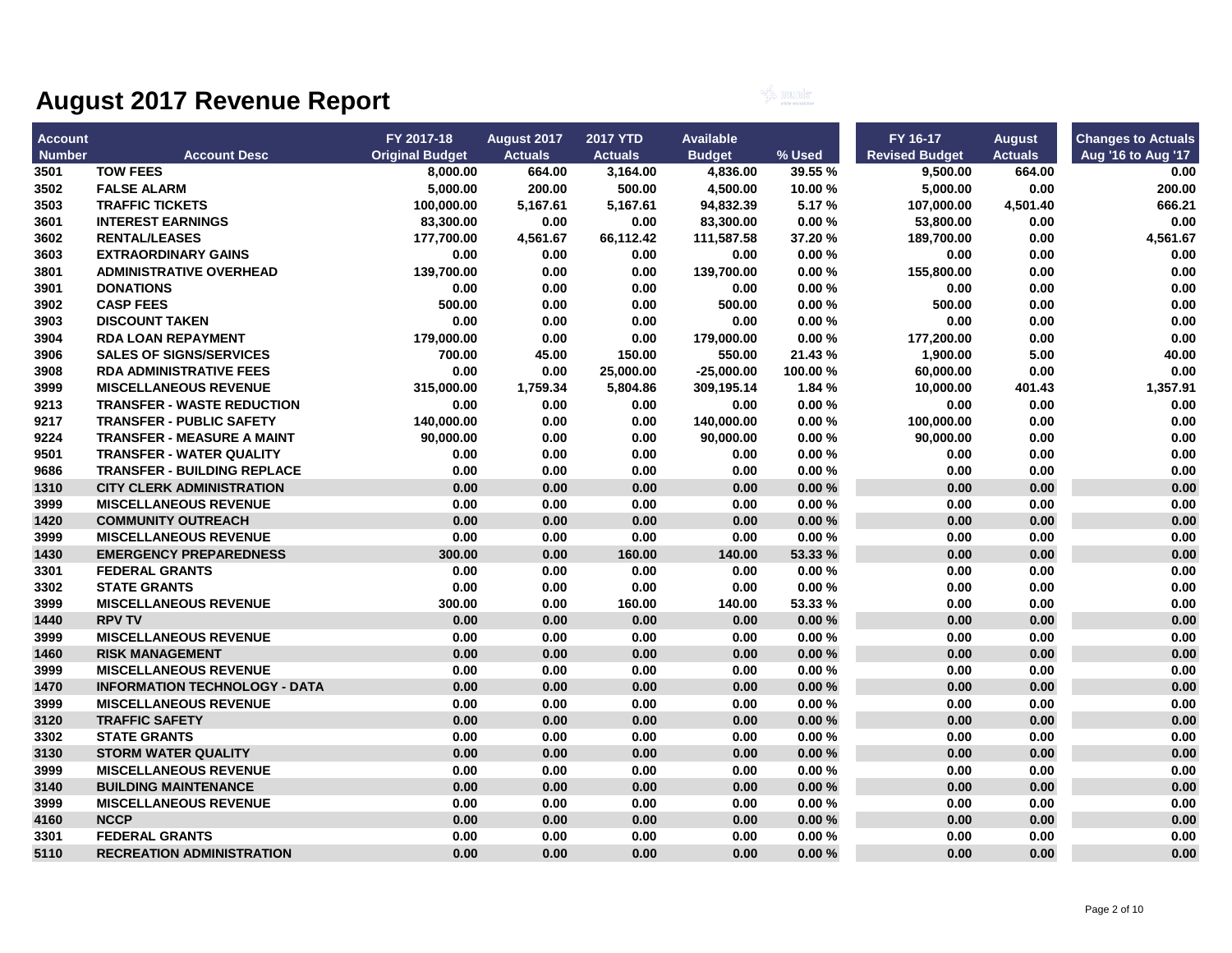

| <b>Account</b> |                                      | FY 2017-18             | August 2017    | <b>2017 YTD</b> | <b>Available</b> |          | FY 16-17              | <b>August</b>  | <b>Changes to Actuals</b> |
|----------------|--------------------------------------|------------------------|----------------|-----------------|------------------|----------|-----------------------|----------------|---------------------------|
| <b>Number</b>  | <b>Account Desc</b>                  | <b>Original Budget</b> | <b>Actuals</b> | <b>Actuals</b>  | <b>Budget</b>    | % Used   | <b>Revised Budget</b> | <b>Actuals</b> | Aug '16 to Aug '17        |
| 3301           | <b>FEDERAL GRANTS</b>                | 0.00                   | 0.00           | 0.00            | 0.00             | 0.00%    | 0.00                  | 0.00           | 0.00                      |
| 3999           | <b>MISCELLANEOUS REVENUE</b>         | 0.00                   | 0.00           | 0.00            | 0.00             | 0.00%    | 0.00                  | 0.00           | 0.00                      |
| 5120           | <b>OTHER RECREATIONAL FACILITIES</b> | 2,000.00               | 229.00         | 229.00          | 1,771.00         | 11.45 %  | 0.00                  | 219.00         | 10.00                     |
| 3410           | <b>HIKING FEES</b>                   | 0.00                   | 0.00           | 0.00            | 0.00             | 0.00%    | 0.00                  | 0.00           | 0.00                      |
| 3411           | <b>PARKING LOT FEES</b>              | 0.00                   | 0.00           | 0.00            | 0.00             | 0.00%    | 0.00                  | 0.00           | 0.00                      |
| 3412           | <b>PROGRAM/EVENT FEES</b>            | 0.00                   | 10.00          | 10.00           | $-10.00$         | 100.00 % | 0.00                  | 0.00           | 10.00                     |
| 3602           | <b>RENTAL/LEASES</b>                 | 2,000.00               | 219.00         | 219.00          | 1,781.00         | 10.95%   | 0.00                  | 219.00         | 0.00                      |
| 3901           | <b>DONATIONS</b>                     | 0.00                   | 0.00           | 0.00            | 0.00             | 0.00%    | 0.00                  | 0.00           | 0.00                      |
| 5130           | <b>FRED HESSE JR. PARK</b>           | 40,000.00              | 6,833.50       | 7,738.00        | 32,262.00        | 19.35 %  | 53,000.00             | 3,978.00       | 2,855.50                  |
| 3602           | <b>RENTAL/LEASES</b>                 | 40,000.00              | 6,833.50       | 7,738.00        | 32,262.00        | 19.35 %  | 53,000.00             | 3,978.00       | 2,855.50                  |
| 5140           | <b>ROBERT E. RYAN PARK</b>           | 7,000.00               | 1,833.50       | 1,997.25        | 5,002.75         | 28.53%   | 12,000.00             | 852.00         | 981.50                    |
| 3602           | <b>RENTAL/LEASES</b>                 | 7,000.00               | 1,833.50       | 1,997.25        | 5,002.75         | 28.53%   | 12,000.00             | 852.00         | 981.50                    |
| 5150           | <b>LADERA LINDA COMMUNITY CENTER</b> | 20,000.00              | 2,226.00       | 2,226.00        | 17,774.00        | 11.13 %  | 7,500.00              | 863.50         | 1,362.50                  |
| 3602           | <b>RENTAL/LEASES</b>                 | 20,000.00              | 2,226.00       | 2,226.00        | 17,774.00        | 11.13 %  | 7,500.00              | 863.50         | 1,362.50                  |
| 5160           | <b>ABABLONE COVE SHORELINE PARK</b>  | 230,000.00             | 25,220.00      | 64,528.00       | 165,472.00       | 28.06 %  | 200,000.00            | 29,356.00      | $-4,136.00$               |
| 3411           | <b>PARKING LOT FEES</b>              | 230,000.00             | 25,220.00      | 64,528.00       | 165,472.00       | 28.06%   | 200,000.00            | 29,356.00      | $-4,136.00$               |
| 5170           | <b>SPECIAL EVENTS &amp; PROGRAMS</b> | 24,000.00              | 0.00           | 5,557.00        | 18,443.00        | 23.15 %  | 33,000.00             | 981.30         | $-981.30$                 |
| 3412           | <b>PROGRAM/EVENT FEES</b>            | 8,000.00               | 0.00           | 5,557.00        | 2,443.00         | 69.46%   | 8,000.00              | 0.00           | 0.00                      |
| 3901           | <b>DONATIONS</b>                     | 16,000.00              | 0.00           | 0.00            | 16,000.00        | 0.00%    | 25,000.00             | 981.30         | -981.30                   |
| 3999           | <b>MISCELLANEOUS REVENUE</b>         | 0.00                   | 0.00           | 0.00            | 0.00             | 0.00%    | 0.00                  | 0.00           | 0.00                      |
| 5180           | POINT VICENTE INTER. CENTER          | 300,000.00             | 21,956.39      | 36,688.32       | 263,311.68       | 12.23 %  | 320,000.00            | 19,365.06      | 2,591.33                  |
| 3302           | <b>STATE GRANTS</b>                  | 0.00                   | 0.00           | 0.00            | 0.00             | 0.00%    | 0.00                  | 0.00           | 0.00                      |
| 3413           | <b>PVIC ADMISSION FEES</b>           | 0.00                   | 0.00           | 0.00            | 0.00             | 0.00%    | 0.00                  | 0.00           | 0.00                      |
| 3602           | <b>RENTAL/LEASES</b>                 | 180,000.00             | 10,296.00      | 10,796.00       | 169,204.00       | 6.00%    | 200,000.00            | 9,331.50       | 964.50                    |
| 3701           | <b>PVIC SALES TAXABLE</b>            | 0.00                   | 10,674.79      | 23,917.28       | $-23,917.28$     | 100.00 % | 0.00                  | 10,033.56      | 641.23                    |
| 3901           | <b>DONATIONS</b>                     | 0.00                   | 985.60         | 1,975.04        | $-1,975.04$      | 100.00 % | 0.00                  | 0.00           | 985.60                    |
| 3999           | <b>MISCELLANEOUS REVENUE</b>         | 120,000.00             | 0.00           | 0.00            | 120,000.00       | 0.00%    | 120,000.00            | 0.00           | 0.00                      |
| 5190           | <b>REACH</b>                         | 9,000.00               | 800.00         | 984.00          | 8,016.00         | 10.93 %  | 6,000.00              | 75.00          | 725.00                    |
| 3412           | <b>PROGRAM/EVENT FEES</b>            | 6,000.00               | 800.00         | 984.00          | 5,016.00         | 16.40%   | 3,500.00              | 75.00          | 725.00                    |
| 3901           | <b>DONATIONS</b>                     | 3,000.00               | 0.00           | 0.00            | 3,000.00         | 0.00%    | 2,500.00              | 0.00           | 0.00                      |
| 6110           | <b>SHERIFF CONTRACT</b>              | 0.00                   | 0.00           | 0.00            | 0.00             | 0.00%    | 0.00                  | 0.00           | 0.00                      |
| 3302           | <b>STATE GRANTS</b>                  | 0.00                   | 0.00           | 0.00            | 0.00             | 0.00%    | 0.00                  | $0.00\,$       | 0.00                      |
| 3999           | <b>MISCELLANEOUS REVENUE</b>         | 0.00                   | 0.00           | 0.00            | 0.00             | 0.00%    | 0.00                  | 0.00           | 0.00                      |
| 6120           | <b>SPECIAL PROGRAMS</b>              | 0.00                   | 0.00           | 0.00            | 0.00             | 0.00%    | 0.00                  | 0.00           | 0.00                      |
| 3302           | <b>STATE GRANTS</b>                  | 0.00                   | 0.00           | 0.00            | 0.00             | 0.00%    | 0.00                  | 0.00           | 0.00                      |
| 202            | <b>GAS TAX</b>                       | 1,261,200.00           | 157,908.57     | 157,908.57      | 1,103,291.43     | 12.52 %  | 842,600.00            | 159,685.25     | $-1,776.68$               |
| 0000           | <b>UNASSIGNED</b>                    | 1,261,200.00           | 157,908.57     | 157,908.57      | 1,103,291.43     | 12.52%   | 842,600.00            | 159,685.25     | $-1,776.68$               |
| 3301           | <b>FEDERAL GRANTS</b>                | 0.00                   | 0.00           | 0.00            | 0.00             | 0.00%    | 0.00                  | 0.00           | 0.00                      |
| 3302           | <b>STATE GRANTS</b>                  | 0.00                   | 0.00           | 0.00            | 0.00             | 0.00%    | 0.00                  | 0.00           | 0.00                      |
| 3303           | <b>LOCAL GRANTS</b>                  | 0.00                   | 0.00           | 0.00            | 0.00             | 0.00%    | 0.00                  | 0.00           | 0.00                      |
| 3304           | <b>STATE GRANTS - SECTION 2103</b>   | 190,100.00             | 38,194.35      | 38,194.35       | 151,905.65       | 20.09 %  | 202,000.00            | 45,348.19      | $-7,153.84$               |
| 3305           | <b>STATE GRANTS - SECTION 2105</b>   | 256,000.00             | 40,078.93      | 40,078.93       | 215,921.07       | 15.66 %  | 207,000.00            | 42,180.86      | $-2,101.93$               |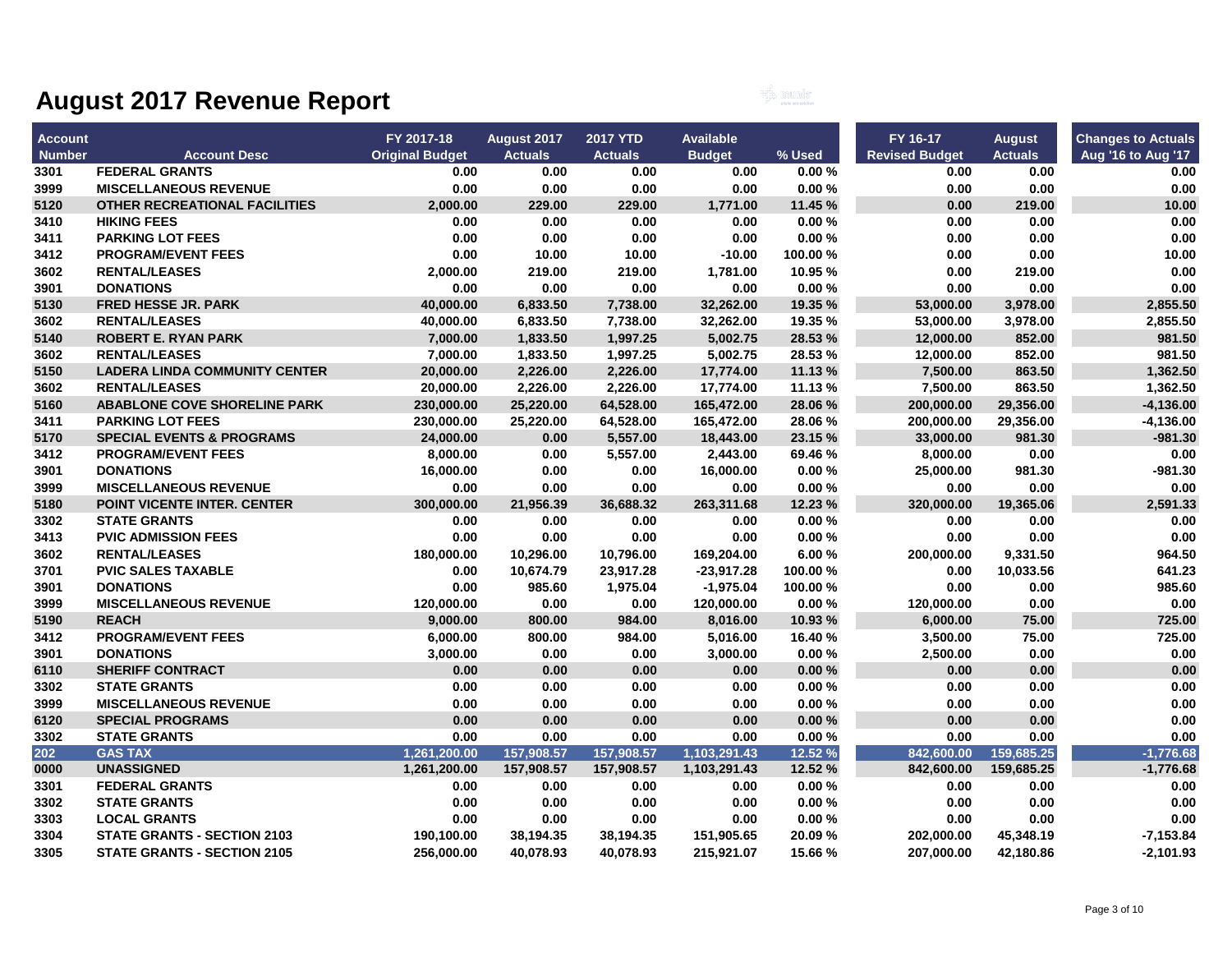

| <b>Account</b> |                                       | FY 2017-18             | August 2017    | <b>2017 YTD</b> | Available     |          | FY 16-17              | <b>August</b>  | <b>Changes to Actuals</b> |
|----------------|---------------------------------------|------------------------|----------------|-----------------|---------------|----------|-----------------------|----------------|---------------------------|
| <b>Number</b>  | <b>Account Desc</b>                   | <b>Original Budget</b> | <b>Actuals</b> | <b>Actuals</b>  | <b>Budget</b> | % Used   | <b>Revised Budget</b> | <b>Actuals</b> | Aug '16 to Aug '17        |
| 3306           | <b>STATE GRANTS - SECTION 2106</b>    | 159,500.00             | 24,722.76      | 24,722.76       | 134,777.24    | 15.50 %  | 128,000.00            | 26,870.21      | -2,147.45                 |
| 3307           | <b>STATE GRANTS - SECTION 2107</b>    | 331,000.00             | 48,164.53      | 48,164.53       | 282,835.47    | 14.55 %  | 280,000.00            | 37,678.60      | 10,485.93                 |
| 3308           | <b>STATE GRANTS - SECTION 2107.5</b>  | 6,000.00               | 6,000.00       | 6,000.00        | 0.00          | 100.00 % | 6.000.00              | 6,000.00       | 0.00                      |
| 3309           | <b>STATE GAS TAX - SECTION 2031</b>   | 243,200.00             | 0.00           | 0.00            | 243,200.00    | 0.00%    | 0.00                  | 0.00           | 0.00                      |
| 3402           | <b>STORM DRAIN USER FEES</b>          | 0.00                   | 0.00           | 0.00            | 0.00          | 0.00%    | 0.00                  | 0.00           | 0.00                      |
| 3404           | <b>SIDEWALK REPAIRS</b>               | 0.00                   | 0.00           | 0.00            | 0.00          | 0.00%    | 3,000.00              | 0.00           | 0.00                      |
| 3601           | <b>INTEREST EARNINGS</b>              | 8,100.00               | 0.00           | 0.00            | 8,100.00      | 0.00%    | 4,600.00              | 0.00           | 0.00                      |
| 3905           | <b>REIMBURSE FOR PROPERTY DAMAGES</b> | 0.00                   | 0.00           | 0.00            | 0.00          | 0.00%    | 0.00                  | 0.00           | 0.00                      |
| 3999           | <b>MISCELLANEOUS REVENUE</b>          | 67,300.00              | 748.00         | 748.00          | 66,552.00     | 1.11%    | 12,000.00             | 1,607.39       | $-859.39$                 |
| 9203           | <b>TRANSFER - 1972 ACT LANDSCAPE</b>  | 0.00                   | 0.00           | 0.00            | 0.00          | 0.00%    | 0.00                  | 0.00           | 0.00                      |
| 9211           | <b>TRANSFER - 1911 ACT STREET</b>     | 0.00                   | 0.00           | 0.00            | 0.00          | 0.00%    | 0.00                  | 0.00           | 0.00                      |
| 9212           | <b>TRANSFER - BEAUTIFICATION</b>      | 0.00                   | 0.00           | 0.00            | 0.00          | 0.00%    | 0.00                  | 0.00           | 0.00                      |
| 9213           | <b>TRANSFER - WASTE REDUCTION</b>     | 0.00                   | 0.00           | 0.00            | 0.00          | 0.00%    | 0.00                  | 0.00           | 0.00                      |
| 9215           | <b>TRANSFER - PROPOSITION C</b>       | 0.00                   | 0.00           | 0.00            | 0.00          | 0.00%    | 0.00                  | 0.00           | 0.00                      |
| 203            | <b>1972 ACT LANDSCAPE/LIGHT</b>       | 0.00                   | 0.00           | 0.00            | 0.00          | 0.00%    | 260,200.00            | 0.00           | 0.00                      |
| 0000           | <b>UNASSIGNED</b>                     | 0.00                   | 0.00           | 0.00            | 0.00          | 0.00%    | 260,200.00            | 0.00           | 0.00                      |
| 3102           | <b>PROPERTY TAXES - SECURED</b>       | 0.00                   | 0.00           | 0.00            | 0.00          | 0.00%    | 260,000.00            | 0.00           | 0.00                      |
| 3103           | <b>PROPERTY TAXES - UNSECURED</b>     | 0.00                   | 0.00           | 0.00            | 0.00          | 0.00%    | 0.00                  | 0.00           | 0.00                      |
| 3109           | <b>PROPERTY TAXES - OTHERS</b>        | 0.00                   | 0.00           | 0.00            | 0.00          | 0.00%    | 0.00                  | 0.00           | 0.00                      |
| 3119           | <b>MISC. TAXES</b>                    | 0.00                   | 0.00           | 0.00            | 0.00          | 0.00%    | 0.00                  | 0.00           | 0.00                      |
| 3601           | <b>INTEREST EARNINGS</b>              | 0.00                   | 0.00           | 0.00            | 0.00          | 0.00%    | 200.00                | 0.00           | 0.00                      |
| 209            | <b>EL PRADO LIGHTING DISTRICT</b>     | 2.500.00               | 66.82          | 66.82           | 2.433.18      | 2.68%    | 2.300.00              | 66.89          | $-0.07$                   |
| 0000           | <b>UNASSIGNED</b>                     | 2,500.00               | 66.82          | 66.82           | 2,433.18      | 2.68%    | 2,300.00              | 66.89          | $-0.07$                   |
| 3102           | <b>PROPERTY TAXES - SECURED</b>       | 2,300.00               | 0.00           | 0.00            | 2,300.00      | 0.00%    | 2,200.00              | 0.00           | 0.00                      |
| 3103           | <b>PROPERTY TAXES - UNSECURED</b>     | 0.00                   | 0.00           | 0.00            | 0.00          | 0.00%    | 0.00                  | 66.89          | -66.89                    |
| 3109           | <b>PROPERTY TAXES - OTHERS</b>        | 0.00                   | 66.82          | 66.82           | $-66.82$      | 100.00%  | 0.00                  | 0.00           | 66.82                     |
| 3119           | <b>MISC. TAXES</b>                    | 0.00                   | 0.00           | 0.00            | 0.00          | 0.00%    | 0.00                  | 0.00           | 0.00                      |
| 3601           | <b>INTEREST EARNINGS</b>              | 200.00                 | 0.00           | 0.00            | 200.00        | 0.00%    | 100.00                | 0.00           | 0.00                      |
| 211            | <b>1911 ACT STREET LIGHTING</b>       | 617,800.00             | 17,634.44      | 17,634.44       | 600,165.56    | 2.85 %   | 555,600.00            | 17,220.63      | 413.81                    |
| 0000           | <b>UNASSIGNED</b>                     | 617,800.00             | 17,634.44      | 17,634.44       | 600,165.56    | 2.85 %   | 555,600.00            | 17,220.63      | 413.81                    |
| 3102           | <b>PROPERTY TAXES - SECURED</b>       | 606,800.00             | 0.00           | 0.00            | 606,800.00    | 0.00%    | 550,000.00            | 0.00           | 0.00                      |
| 3103           | <b>PROPERTY TAXES - UNSECURED</b>     | 0.00                   | 0.00           | 0.00            | 0.00          | 0.00%    | 0.00                  | 17,220.63      | $-17,220.63$              |
| 3109           | <b>PROPERTY TAXES - OTHERS</b>        | 0.00                   | 17,634.44      | 17,634.44       | $-17,634.44$  | 100.00%  | 0.00                  | 0.00           | 17,634.44                 |
| 3119           | <b>MISC. TAXES</b>                    | 0.00                   | 0.00           | 0.00            | 0.00          | 0.00%    | 0.00                  | 0.00           | 0.00                      |
| 3601           | <b>INTEREST EARNINGS</b>              | 11,000.00              | 0.00           | 0.00            | 11,000.00     | 0.00%    | 5,600.00              | 0.00           | 0.00                      |
| 212            | <b>BEAUTIFICATION</b>                 | 2,900.00               | 0.00           | 0.00            | 2,900.00      | 0.00%    | 900.00                | 0.00           | 0.00                      |
| 0000           | <b>UNASSIGNED</b>                     | 2,900.00               | 0.00           | 0.00            | 2,900.00      | 0.00%    | 900.00                | 0.00           | 0.00                      |
| 3302           | <b>STATE GRANTS</b>                   | 0.00                   | 0.00           | 0.00            | 0.00          | 0.00%    | 0.00                  | 0.00           | 0.00                      |
| 3405           | <b>RECYCLING FEES</b>                 | 0.00                   | 0.00           | 0.00            | 0.00          | 0.00%    | 0.00                  | 0.00           | 0.00                      |
| 3601           | <b>INTEREST EARNINGS</b>              | 2,900.00               | 0.00           | 0.00            | 2,900.00      | 0.00%    | 900.00                | 0.00           | 0.00                      |
| 213            | <b>WASTE REDUCTION</b>                | 209,900.00             | 11,030.00      | 11,030.00       | 198,870.00    | 5.25 %   | 208,100.00            | 0.00           | 11,030.00                 |
| 0000           | <b>UNASSIGNED</b>                     | 209,900.00             | 11,030.00      | 11,030.00       | 198,870.00    | 5.25%    | 208,100.00            | 0.00           | 11,030.00                 |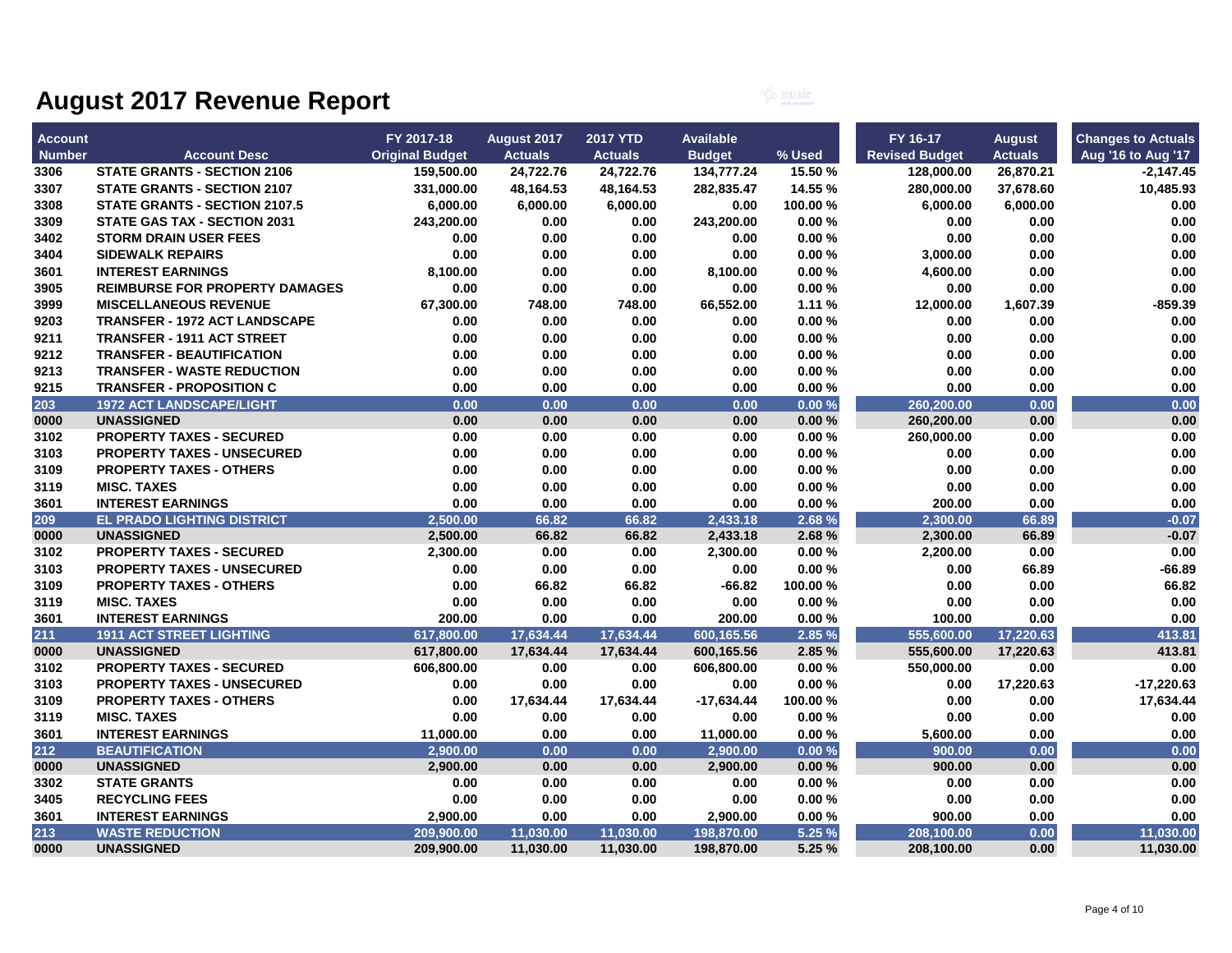

| <b>Account</b> |                                     | FY 2017-18             | August 2017    | <b>2017 YTD</b> | <b>Available</b> |         | FY 16-17              | <b>August</b>  | <b>Changes to Actuals</b> |
|----------------|-------------------------------------|------------------------|----------------|-----------------|------------------|---------|-----------------------|----------------|---------------------------|
| <b>Number</b>  | <b>Account Desc</b>                 | <b>Original Budget</b> | <b>Actuals</b> | <b>Actuals</b>  | <b>Budget</b>    | % Used  | <b>Revised Budget</b> | <b>Actuals</b> | Aug '16 to Aug '17        |
| 3302           | <b>STATE GRANTS</b>                 | 22,100.00              | 0.00           | 0.00            | 22,100.00        | 0.00%   | 26,000.00             | 0.00           | 0.00                      |
| 3303           | <b>LOCAL GRANTS</b>                 | 0.00                   | 0.00           | 0.00            | 0.00             | 0.00%   | 0.00                  | 0.00           | 0.00                      |
| 3405           | <b>RECYCLING FEES</b>               | 0.00                   | 0.00           | 0.00            | 0.00             | 0.00%   | 0.00                  | 0.00           | 0.00                      |
| 3406           | <b>WASTE REDUCTION FEES</b>         | 185,000.00             | 11,030.00      | 11,030.00       | 173,970.00       | 5.96 %  | 180,500.00            | 0.00           | 11,030.00                 |
| 3601           | <b>INTEREST EARNINGS</b>            | 2,800.00               | 0.00           | 0.00            | 2,800.00         | 0.00%   | 1,600.00              | 0.00           | 0.00                      |
| 3999           | <b>MISCELLANEOUS REVENUE</b>        | 0.00                   | 0.00           | 0.00            | 0.00             | 0.00%   | 0.00                  | 0.00           | 0.00                      |
| 214            | <b>AIR QUALITY MANAGEMENT</b>       | 50,600.00              | 0.00           | 0.00            | 50,600.00        | 0.00%   | 50,300.00             | 0.00           | 0.00                      |
| 0000           | <b>UNASSIGNED</b>                   | 50,600.00              | 0.00           | 0.00            | 50,600.00        | 0.00%   | 50,300.00             | 0.00           | 0.00                      |
| 3303           | <b>LOCAL GRANTS</b>                 | 50,000.00              | 0.00           | 0.00            | 50,000.00        | 0.00%   | 50,000.00             | 0.00           | 0.00                      |
| 3601           | <b>INTEREST EARNINGS</b>            | 600.00                 | 0.00           | 0.00            | 600.00           | 0.00%   | 300.00                | 0.00           | 0.00                      |
| 215            | <b>PROPOSITION C</b>                | 667.000.00             | 57,834.75      | 101,193.41      | 565,806.59       | 15.17%  | 649,100.00            | 57,262.93      | 571.82                    |
| 0000           | <b>UNASSIGNED</b>                   | 667,000.00             | 57,834.75      | 101,193.41      | 565,806.59       | 15.17 % | 649,100.00            | 57,262.93      | 571.82                    |
| 3303           | <b>LOCAL GRANTS</b>                 | 664,000.00             | 57,834.75      | 101,193.41      | 562,806.59       | 15.24 % | 646,900.00            | 57,262.93      | 571.82                    |
| 3601           | <b>INTEREST EARNINGS</b>            | 3,000.00               | 0.00           | 0.00            | 3,000.00         | 0.00%   | 2,200.00              | 0.00           | 0.00                      |
| 3999           | <b>MISCELLANEOUS REVENUE</b>        | 0.00                   | 0.00           | 0.00            | 0.00             | 0.00%   | 0.00                  | 0.00           | 0.00                      |
| 216            | <b>PROPOSITION A</b>                | 803,600.00             | 69,725.34      | 121,998.34      | 681,601.66       | 15.18%  | 1,381,300.00          | 69,035.26      | 690.08                    |
| 0000           | <b>UNASSIGNED</b>                   | 803,600.00             | 69,725.34      | 121,998.34      | 681,601.66       | 15.18 % | 1,381,300.00          | 69,035.26      | 690.08                    |
| 3303           | <b>LOCAL GRANTS</b>                 | 800,500.00             | 69,725.34      | 121,998.34      | 678,501.66       | 15.24 % | 779,900.00            | 69,035.26      | 690.08                    |
| 3601           | <b>INTEREST EARNINGS</b>            | 3,100.00               | 0.00           | 0.00            | 3,100.00         | 0.00%   | 1,400.00              | 0.00           | 0.00                      |
| 3999           | <b>MISCELLANEOUS REVENUE</b>        | 0.00                   | 0.00           | 0.00            | 0.00             | 0.00%   | 600,000.00            | 0.00           | 0.00                      |
| 217            | <b>PUBLIC SAFETY GRANTS</b>         | 100,300.00             | 0.00           | 0.00            | 100.300.00       | 0.00%   | 100,200.00            | 0.00           | 0.00                      |
| 0000           | <b>UNASSIGNED</b>                   | 100,300.00             | 0.00           | 0.00            | 100,300.00       | 0.00%   | 100,200.00            | 0.00           | 0.00                      |
| 3301           | <b>FEDERAL GRANTS</b>               | 0.00                   | 0.00           | 0.00            | 0.00             | 0.00%   | 0.00                  | 0.00           | 0.00                      |
| 3302           | <b>STATE GRANTS</b>                 | 100,000.00             | 0.00           | 0.00            | 100,000.00       | 0.00%   | 100,000.00            | 0.00           | 0.00                      |
| 3601           | <b>INTEREST EARNINGS</b>            | 300.00                 | 0.00           | 0.00            | 300.00           | 0.00%   | 200.00                | 0.00           | 0.00                      |
| 3999           | <b>MISCELLANEOUS REVENUE</b>        | 0.00                   | 0.00           | 0.00            | 0.00             | 0.00%   | $0.00\,$              | 0.00           | 0.00                      |
| 218            | <b>RDA HOUSING SET-ASIDE</b>        | 0.00                   | 0.00           | 0.00            | 0.00             | 0.00%   | 0.00                  | 0.00           | 0.00                      |
| 0000           | <b>UNASSIGNED</b>                   | 0.00                   | 0.00           | 0.00            | 0.00             | 0.00%   | 0.00                  | 0.00           | 0.00                      |
| 3102           | <b>PROPERTY TAXES - SECURED</b>     | 0.00                   | 0.00           | 0.00            | 0.00             | 0.00%   | 0.00                  | 0.00           | 0.00                      |
| 3103           | <b>PROPERTY TAXES - UNSECURED</b>   | 0.00                   | 0.00           | 0.00            | 0.00             | 0.00%   | 0.00                  | 0.00           | 0.00                      |
| 3109           | <b>PROPERTY TAXES - OTHERS</b>      | 0.00                   | 0.00           | 0.00            | 0.00             | 0.00%   | 0.00                  | 0.00           | 0.00                      |
| 3119           | <b>MISC. TAXES</b>                  | 0.00                   | 0.00           | 0.00            | 0.00             | 0.00%   | 0.00                  | 0.00           | 0.00                      |
| 3601           | <b>INTEREST EARNINGS</b>            | 0.00                   | 0.00           | 0.00            | 0.00             | 0.00%   | 0.00                  | 0.00           | 0.00                      |
| 3604           | <b>PROCEEDS FROM ASSET DISPOSAL</b> | 0.00                   | 0.00           | 0.00            | 0.00             | 0.00%   | 0.00                  | 0.00           | 0.00                      |
| 9101           | <b>TRANSFER - GENERAL FUND</b>      | 0.00                   | 0.00           | 0.00            | 0.00             | 0.00%   | 0.00                  | 0.00           | 0.00                      |
| 220            | <b>MEASURE R</b>                    | 508,600.00             | 43,511.33      | 76,131.77       | 432,468.23       | 14.97 % | 489,600.00            | 42,950.94      | 560.39                    |
| 0000           | <b>UNASSIGNED</b>                   | 508,600.00             | 43,511.33      | 76,131.77       | 432,468.23       | 14.97 % | 489,600.00            | 42,950.94      | 560.39                    |
| 3303           | <b>LOCAL GRANTS</b>                 | 498,000.00             | 43,511.33      | 76,131.77       | 421,868.23       | 15.29 % | 485,100.00            | 42,950.94      | 560.39                    |
| 3601           | <b>INTEREST EARNINGS</b>            | 10,600.00              | 0.00           | 0.00            | 10,600.00        | 0.00%   | 4,500.00              | 0.00           | 0.00                      |
| 3999           | <b>MISCELLANEOUS REVENUE</b>        | 0.00                   | 0.00           | 0.00            | 0.00             | 0.00%   | 0.00                  | 0.00           | 0.00                      |
| 221            | <b>MEASURE M</b>                    | 540,800.00             | 0.00           | 0.00            | 540,800.00       | 0.00%   | 0.00                  | 0.00           | 0.00                      |
| 0000           | <b>UNASSIGNED</b>                   | 540,800.00             | 0.00           | 0.00            | 540,800.00       | 0.00%   | 0.00                  | 0.00           | 0.00                      |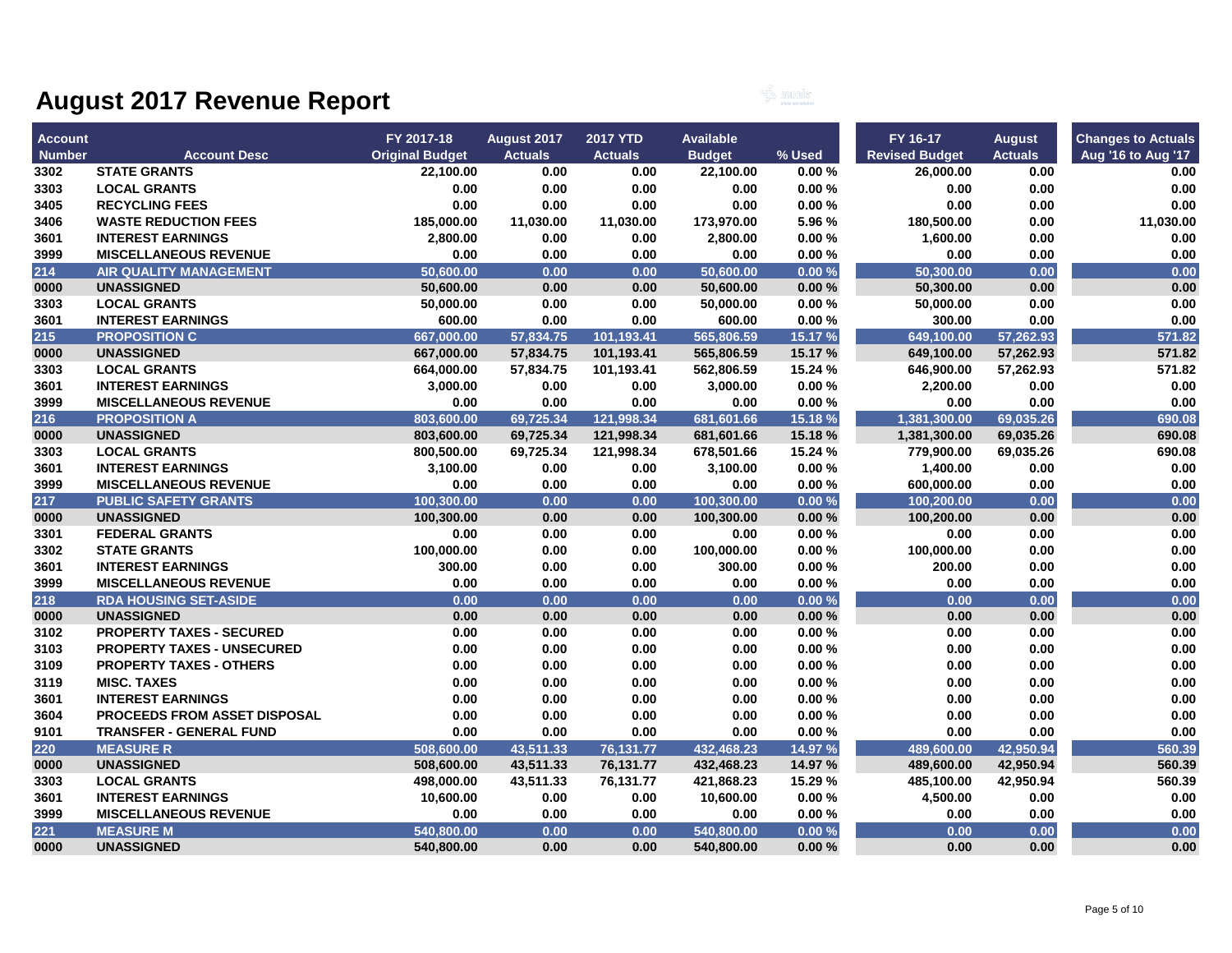

| <b>Account</b> |                                       | FY 2017-18             | August 2017    | <b>2017 YTD</b> | <b>Available</b>      |         | FY 16-17              | <b>August</b>  | <b>Changes to Actuals</b> |
|----------------|---------------------------------------|------------------------|----------------|-----------------|-----------------------|---------|-----------------------|----------------|---------------------------|
| <b>Number</b>  | <b>Account Desc</b>                   | <b>Original Budget</b> | <b>Actuals</b> | <b>Actuals</b>  | <b>Budget</b>         | % Used  | <b>Revised Budget</b> | <b>Actuals</b> | Aug '16 to Aug '17        |
| 3303           | <b>LOCAL GRANTS</b>                   | 536,200.00             | 0.00           | 0.00            | 536,200.00            | 0.00%   | 0.00                  | 0.00           | 0.00                      |
| 3601           | <b>INTEREST EARNINGS</b>              | 4,600.00               | 0.00           | 0.00            | 4,600.00              | 0.00%   | 0.00                  | 0.00           | 0.00                      |
| 222            | <b>HABITAT RESTORATION</b>            | 5.000.00               | 0.00           | 0.00            | 5.000.00              | 0.00%   | 4.900.00              | 0.00           | 0.00                      |
| 0000           | <b>UNASSIGNED</b>                     | 5,000.00               | 0.00           | 0.00            | 5,000.00              | 0.00%   | 4,900.00              | 0.00           | 0.00                      |
| 3302           | <b>STATE GRANTS</b>                   | 0.00                   | 0.00           | 0.00            | 0.00                  | 0.00%   | 0.00                  | 0.00           | 0.00                      |
| 3601           | <b>INTEREST EARNINGS</b>              | 5,000.00               | 0.00           | 0.00            | 5,000.00              | 0.00%   | 4,900.00              | 0.00           | 0.00                      |
| 3999           | <b>MISCELLANEOUS REVENUE</b>          | 0.00                   | 0.00           | 0.00            | 0.00                  | 0.00%   | 0.00                  | 0.00           | 0.00                      |
| 9101           | <b>TRANSFER - GENERAL FUND</b>        | 0.00                   | 0.00           | 0.00            | 0.00                  | 0.00%   | 0.00                  | 0.00           | 0.00                      |
| 223            | <b>SUBREGION ONE MAINTENANCE</b>      | 46.300.00              | 0.00           | 0.00            | 46.300.00             | 0.00%   | 2.700.00              | 0.00           | 0.00                      |
| 0000           | <b>UNASSIGNED</b>                     | 46,300.00              | 0.00           | 0.00            | 46,300.00             | 0.00%   | 2,700.00              | 0.00           | 0.00                      |
| 3601           | <b>INTEREST EARNINGS</b>              | 4,800.00               | 0.00           | 0.00            | 4,800.00              | 0.00%   | 2,700.00              | 0.00           | 0.00                      |
| 3907           | <b>DEVELOPER FEES</b>                 | 0.00                   | 0.00           | 0.00            | 0.00                  | 0.00%   | 0.00                  | 0.00           | 0.00                      |
| 9101           | <b>TRANSFER - GENERAL FUND</b>        | 41,500.00              | 0.00           | 0.00            | 41,500.00             | 0.00%   | 0.00                  | 0.00           | 0.00                      |
| 224            | <b>MEASURE A MAINTENANCE</b>          | 90.100.00              | 0.00           | 0.00            | 90.100.00             | 0.00%   | 90.000.00             | 0.00           | 0.00                      |
| 0000           | <b>UNASSIGNED</b>                     | 90,100.00              | 0.00           | 0.00            | 90,100.00             | 0.00%   | 90,000.00             | 0.00           | 0.00                      |
| 3303           | <b>LOCAL GRANTS</b>                   | 90,000.00              | 0.00           | 0.00            | 90,000.00             | 0.00%   | 90,000.00             | 0.00           | 0.00                      |
| 3601           | <b>INTEREST EARNINGS</b>              | 100.00                 | 0.00           | 0.00            | 100.00                | 0.00%   | 0.00                  | 0.00           | 0.00                      |
| 3999           | <b>MISCELLANEOUS REVENUE</b>          | 0.00                   | 0.00           | 0.00            | 0.00                  | 0.00%   | 0.00                  | 0.00           | 0.00                      |
| 225            | <b>ABALONE COVE SEWER DISTRICT</b>    | 263,600.00             | 0.00           | 0.00            | 263,600.00            | 0.00%   | 263,400.00            | 0.00           | 0.00                      |
| 0000           | <b>UNASSIGNED</b>                     | 263,600.00             | 0.00           | 0.00            | 263,600.00            | 0.00%   | 263,400.00            | 0.00           | 0.00                      |
| 3102           | <b>PROPERTY TAXES - SECURED</b>       | 55,100.00              | 0.00           | 0.00            | 55,100.00             | 0.00%   | 55,100.00             | 0.00           | 0.00                      |
| 3103           | <b>PROPERTY TAXES - UNSECURED</b>     | 0.00                   | 0.00           | 0.00            | 0.00                  | 0.00%   | 0.00                  | 0.00           | 0.00                      |
| 3109           | <b>PROPERTY TAXES - OTHERS</b>        | 0.00                   | 0.00           | 0.00            | 0.00                  | 0.00%   | 0.00                  | 0.00           | 0.00                      |
| 3119           | <b>MISC. TAXES</b>                    | 0.00                   | 0.00           | 0.00            | 0.00                  | 0.00%   | 0.00                  | 0.00           | 0.00                      |
| 3403           | <b>SEWER USER FEES</b>                | 0.00                   | 0.00           | 0.00            | 0.00                  | 0.00%   | 0.00                  | 0.00           | 0.00                      |
| 3601           | <b>INTEREST EARNINGS</b>              | 500.00                 | 0.00           | 0.00            | 500.00                | 0.00%   | 300.00                | 0.00           | 0.00                      |
| 9101           | <b>TRANSFER - GENERAL FUND</b>        | 208,000.00             | 0.00           | 0.00            | 208,000.00            | 0.00%   | 208,000.00            | 0.00           | 0.00                      |
| 226            | <b>RPV TV</b>                         | 0.00                   | 0.00           | 0.00            | 0.00                  | 0.00%   | 0.00                  | 0.00           | 0.00                      |
| 0000           | <b>UNASSIGNED</b>                     | 0.00                   | 0.00           | 0.00            | 0.00                  | 0.00%   | 0.00                  | 0.00           | 0.00                      |
| 3601           | <b>INTEREST EARNINGS</b>              | 0.00                   | 0.00           | 0.00            | 0.00                  | 0.00%   | 0.00                  | 0.00           | 0.00                      |
| 3901           | <b>DONATIONS</b>                      | 0.00                   | 0.00           | 0.00            | 0.00                  | 0.00%   | 0.00                  | 0.00           | 0.00                      |
| 9101           | <b>TRANSFER - GENERAL FUND</b>        | 0.00                   | 0.00           | 0.00            | 0.00                  | 0.00%   | 0.00                  | 0.00           | 0.00                      |
| 227            | <b>GINSBURG CULTURAL ART BLD</b>      | 500.00                 | 0.00           | 0.00            | 500.00                | 0.00%   | 300.00                | 0.00           | 0.00                      |
| 0000           | <b>UNASSIGNED</b>                     | 500.00                 | 0.00           | 0.00            | 500.00                | 0.00%   | 300.00                | 0.00           | 0.00                      |
| 3601           | <b>INTEREST EARNINGS</b>              | 500.00                 | 0.00           | 0.00            | 500.00                | 0.00%   | 300.00                | 0.00           | 0.00                      |
| 3901           | <b>DONATIONS</b>                      | 0.00                   | 0.00           | 0.00            | 0.00                  | 0.00%   | 0.00                  | 0.00           | 0.00                      |
| 228            | <b>DONOR RESTRICTED CONTRIBUTION</b>  | 7,500.00               | 1,500.00       | 3,000.00        | 4,500.00              | 40.00 % | 2,800.00              | 1,500.00       | 0.00                      |
| 0000           | <b>UNASSIGNED</b>                     | 7,500.00               | 1,500.00       | 3,000.00        | 4,500.00              | 40.00 % | 2,800.00              | 1,500.00       | 0.00                      |
| 3303           | <b>LOCAL GRANTS</b>                   | 0.00                   | 0.00           | 0.00            | 0.00                  | 0.00%   | 0.00                  | 0.00           | 0.00                      |
| 3601           | <b>INTEREST EARNINGS</b>              | 0.00                   | 0.00           | 0.00            | 0.00                  | 0.00%   | 2,800.00              | 0.00           | $0.00\,$                  |
| 3901           | <b>DONATIONS</b>                      | 7,500.00               | 1,500.00       | 3,000.00        | 4,500.00              | 40.00%  | 0.00                  | 1,500.00       | 0.00                      |
| 285            | <b>IA PORTUGUESE BEND MAINTENANCE</b> | 1.100.00               | 0.00           | 0.00            | $\overline{1,100.00}$ | 0.00%   | 1,100.00              | 0.00           | 0.00                      |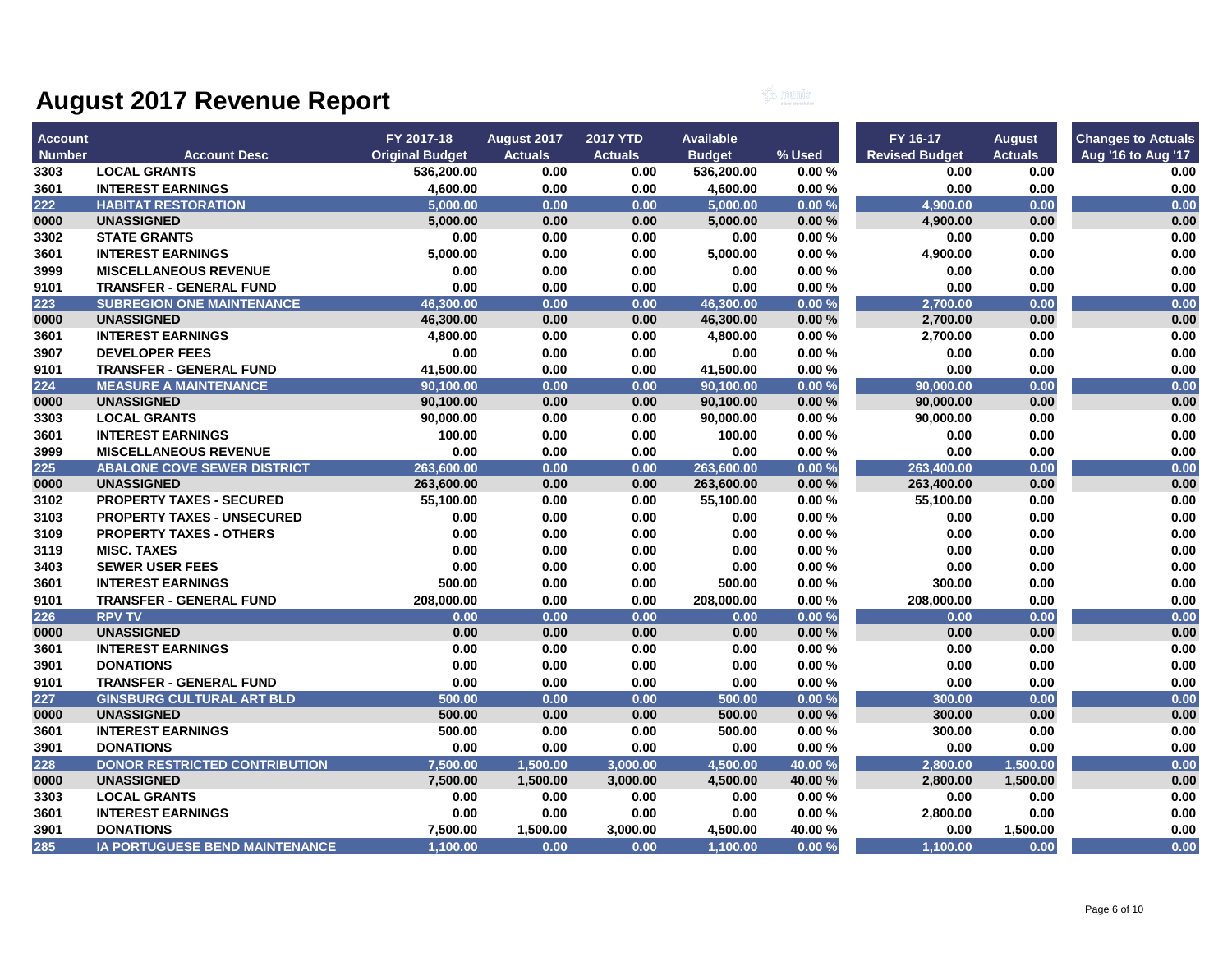

| <b>Account</b> |                                    | FY 2017-18             | August 2017    | <b>2017 YTD</b> | <b>Available</b> |        | FY 16-17              | <b>August</b>  | <b>Changes to Actuals</b> |
|----------------|------------------------------------|------------------------|----------------|-----------------|------------------|--------|-----------------------|----------------|---------------------------|
| <b>Number</b>  | <b>Account Desc</b>                | <b>Original Budget</b> | <b>Actuals</b> | <b>Actuals</b>  | <b>Budget</b>    | % Used | <b>Revised Budget</b> | <b>Actuals</b> | Aug '16 to Aug '17        |
| 0000           | <b>UNASSIGNED</b>                  | 1,100.00               | 0.00           | 0.00            | 1,100.00         | 0.00%  | 1,100.00              | 0.00           | 0.00                      |
| 3601           | <b>INTEREST EARNINGS</b>           | 1,100.00               | 0.00           | 0.00            | 1,100.00         | 0.00%  | 1,100.00              | 0.00           | 0.00                      |
| 9101           | <b>TRANSFER - GENERAL FUND</b>     | 0.00                   | 0.00           | 0.00            | 0.00             | 0.00%  | 0.00                  | 0.00           | 0.00                      |
| 310            | <b>CDBG</b>                        | 139,300.00             | 0.00           | 0.00            | 139,300.00       | 0.00%  | 192,400.00            | 0.00           | 0.00                      |
| 0000           | <b>UNASSIGNED</b>                  | 139,300.00             | 0.00           | 0.00            | 139,300.00       | 0.00%  | 192,400.00            | 0.00           | 0.00                      |
| 3301           | <b>FEDERAL GRANTS</b>              | 139,300.00             | 0.00           | 0.00            | 139,300.00       | 0.00%  | 192,400.00            | 0.00           | 0.00                      |
| 3999           | <b>MISCELLANEOUS REVENUE</b>       | 0.00                   | 0.00           | 0.00            | 0.00             | 0.00%  | 0.00                  | 0.00           | 0.00                      |
| 9101           | <b>TRANSFER - GENERAL FUND</b>     | 0.00                   | 0.00           | 0.00            | 0.00             | 0.00%  | 0.00                  | 0.00           | 0.00                      |
| 311            | <b>CDBG-R</b>                      | 0.00                   | 0.00           | 0.00            | 0.00             | 0.00%  | 0.00                  | 0.00           | 0.00                      |
| 0000           | <b>UNASSIGNED</b>                  | 0.00                   | 0.00           | 0.00            | 0.00             | 0.00%  | 0.00                  | 0.00           | 0.00                      |
| 3301           | <b>FEDERAL GRANTS</b>              | 0.00                   | 0.00           | 0.00            | 0.00             | 0.00%  | 0.00                  | 0.00           | 0.00                      |
| 330            | <b>INFRASTRUCTURE IMPROVEMENTS</b> | 4.984.600.00           | 0.00           | 0.00            | 4.984.600.00     | 0.00%  | 6,254,400.00          | 0.00           | 0.00                      |
| 0000           | <b>UNASSIGNED</b>                  | 4,984,600.00           | 0.00           | 0.00            | 4,984,600.00     | 0.00%  | 5,566,900.00          | 0.00           | 0.00                      |
| 3301           | <b>FEDERAL GRANTS</b>              | 0.00                   | 0.00           | 0.00            | 0.00             | 0.00%  | 0.00                  | 0.00           | 0.00                      |
| 3303           | <b>LOCAL GRANTS</b>                | 286,200.00             | 0.00           | 0.00            | 286,200.00       | 0.00%  | 300,000.00            | 0.00           | 0.00                      |
| 3601           | <b>INTEREST EARNINGS</b>           | 172,400.00             | 0.00           | 0.00            | 172,400.00       | 0.00%  | 66,900.00             | 0.00           | 0.00                      |
| 3901           | <b>DONATIONS</b>                   | 0.00                   | 0.00           | 0.00            | 0.00             | 0.00%  | 0.00                  | 0.00           | 0.00                      |
| 3907           | <b>DEVELOPER FEES</b>              | 0.00                   | 0.00           | 0.00            | 0.00             | 0.00%  | 0.00                  | 0.00           | 0.00                      |
| 3999           | <b>MISCELLANEOUS REVENUE</b>       | 0.00                   | 0.00           | 0.00            | 0.00             | 0.00%  | 0.00                  | 0.00           | 0.00                      |
| 9101           | <b>TRANSFER - GENERAL FUND</b>     | 4,526,000.00           | 0.00           | 0.00            | 4,526,000.00     | 0.00%  | 5,200,000.00          | 0.00           | 0.00                      |
| 9215           | <b>TRANSFER - PROPOSITION C</b>    | 0.00                   | 0.00           | 0.00            | 0.00             | 0.00%  | 0.00                  | 0.00           | 0.00                      |
| 9216           | <b>TRANSFER - PROPOSITION A</b>    | 0.00                   | 0.00           | 0.00            | 0.00             | 0.00%  | 0.00                  | 0.00           | 0.00                      |
| 9220           | <b>TRANSFER - MEASURE R</b>        | 0.00                   | 0.00           | 0.00            | 0.00             | 0.00%  | 0.00                  | 0.00           | 0.00                      |
| 9228           | <b>TRANSFER - DONOR RESTRICTED</b> | 0.00                   | 0.00           | 0.00            | 0.00             | 0.00%  | 0.00                  | 0.00           | 0.00                      |
| 9334           | <b>TRANSFER - QUIMBY DEV</b>       | 0.00                   | 0.00           | 0.00            | 0.00             | 0.00%  | 0.00                  | 0.00           | 0.00                      |
| 9338           | <b>TRANSFER - DEVELOP IMPACT</b>   | 0.00                   | 0.00           | 0.00            | 0.00             | 0.00%  | 0.00                  | 0.00           | 0.00                      |
| 9501           | <b>TRANSFER - WATER QUALITY</b>    | 0.00                   | 0.00           | 0.00            | 0.00             | 0.00%  | 0.00                  | 0.00           | 0.00                      |
| 9686           | <b>TRANSFER - BUILDING REPLACE</b> | 0.00                   | 0.00           | 0.00            | 0.00             | 0.00%  | 0.00                  | 0.00           | 0.00                      |
| 8031           | <b>STREET IMPROVEMENTS</b>         | 0.00                   | 0.00           | 0.00            | 0.00             | 0.00%  | 687,500.00            | 0.00           | 0.00                      |
| 3301           | <b>FEDERAL GRANTS</b>              | 0.00                   | 0.00           | 0.00            | 0.00             | 0.00%  | 687,500.00            | 0.00           | 0.00                      |
| 3302           | <b>STATE GRANTS</b>                | 0.00                   | 0.00           | 0.00            | 0.00             | 0.00%  | 0.00                  | 0.00           | 0.00                      |
| 8032           | <b>STORM DRAIN IMPROVEMENTS</b>    | 0.00                   | 0.00           | 0.00            | 0.00             | 0.00%  | 0.00                  | 0.00           | 0.00                      |
| 3301           | <b>FEDERAL GRANTS</b>              | 0.00                   | 0.00           | 0.00            | 0.00             | 0.00%  | 0.00                  | 0.00           | 0.00                      |
| 8033           | PARKS, TRAIL&OPEN SPACE IMPRO      | 0.00                   | 0.00           | 0.00            | 0.00             | 0.00%  | 0.00                  | 0.00           | 0.00                      |
| 3301           | <b>FEDERAL GRANTS</b>              | 0.00                   | 0.00           | 0.00            | 0.00             | 0.00%  | 0.00                  | 0.00           | 0.00                      |
| 3302           | <b>STATE GRANTS</b>                | 0.00                   | 0.00           | 0.00            | 0.00             | 0.00%  | 0.00                  | 0.00           | 0.00                      |
| 331            | <b>FEDERAL GRANTS</b>              | 1,131,300.00           | 0.00           | 0.00            | 1,131,300.00     | 0.00%  | 0.00                  | 0.00           | 0.00                      |
| 0000           | <b>UNASSIGNED</b>                  | 1,131,300.00           | 0.00           | 0.00            | 1,131,300.00     | 0.00%  | 0.00                  | 0.00           | 0.00                      |
| 3301           | <b>FEDERAL GRANTS</b>              | 1,131,300.00           | 0.00           | 0.00            | 1,131,300.00     | 0.00%  | 0.00                  | 0.00           | 0.00                      |
| 3601           | <b>INTEREST EARNINGS</b>           | 0.00                   | 0.00           | 0.00            | 0.00             | 0.00%  | 0.00                  | 0.00           | 0.00                      |
| 332            | <b>STATE GRANTS</b>                | 600,000.00             | 0.00           | 0.00            | 600,000.00       | 0.00%  | 0.00                  | 0.00           | 0.00                      |
| 0000           | <b>UNASSIGNED</b>                  | 600,000.00             | 0.00           | 0.00            | 600,000.00       | 0.00%  | 0.00                  | 0.00           | 0.00                      |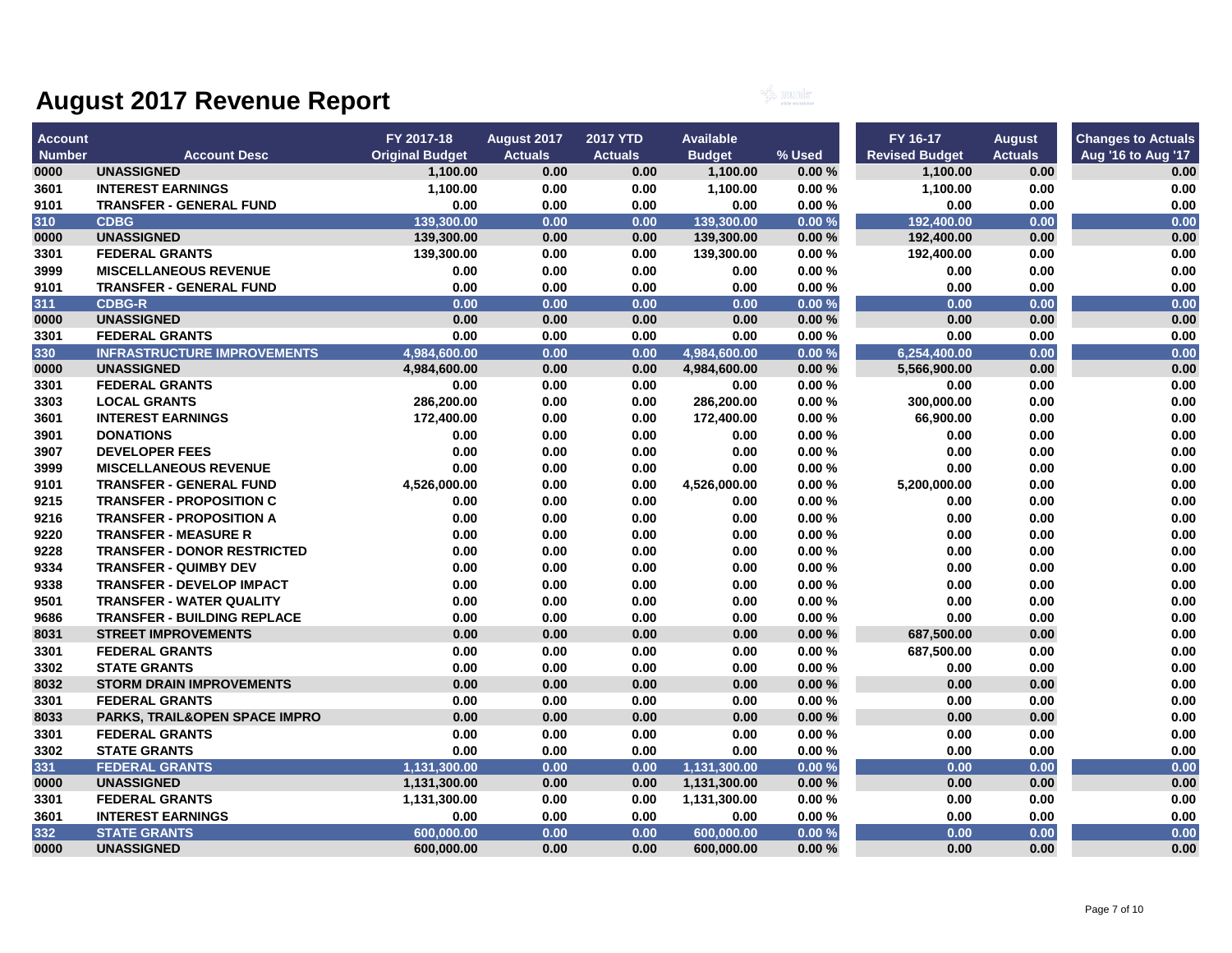

| <b>Account</b> |                                     | FY 2017-18             | August 2017    | <b>2017 YTD</b> | <b>Available</b> |         | FY 16-17              | <b>August</b>  | <b>Changes to Actuals</b> |
|----------------|-------------------------------------|------------------------|----------------|-----------------|------------------|---------|-----------------------|----------------|---------------------------|
| <b>Number</b>  | <b>Account Desc</b>                 | <b>Original Budget</b> | <b>Actuals</b> | <b>Actuals</b>  | <b>Budget</b>    | % Used  | <b>Revised Budget</b> | <b>Actuals</b> | Aug '16 to Aug '17        |
| 3302           | <b>STATE GRANTS</b>                 | 600,000.00             | 0.00           | 0.00            | 600,000.00       | 0.00%   | 0.00                  | 0.00           | 0.00                      |
| 3601           | <b>INTEREST EARNINGS</b>            | 0.00                   | 0.00           | 0.00            | 0.00             | 0.00%   | 0.00                  | 0.00           | 0.00                      |
| 334            | <b>QUIMBY PARK DEVELOPMENT</b>      | 65,400.00              | 0.00           | 0.00            | 65.400.00        | 0.00%   | 5.900.00              | 16,976.20      | $-16,976.20$              |
| 0000           | <b>UNASSIGNED</b>                   | 65,400.00              | 0.00           | 0.00            | 65,400.00        | 0.00%   | 5,900.00              | 16,976.20      | $-16,976.20$              |
| 3601           | <b>INTEREST EARNINGS</b>            | 14,400.00              | 0.00           | 0.00            | 14,400.00        | 0.00%   | 5,900.00              | 0.00           | 0.00                      |
| 3907           | <b>DEVELOPER FEES</b>               | 51,000.00              | 0.00           | 0.00            | 51,000.00        | 0.00%   | 0.00                  | 16,976.20      | $-16,976.20$              |
| 336            | <b>LOW-MODERATE INCOME HOUSING</b>  | 45,300.00              | 0.00           | 19,607.31       | 25,692.69        | 43.28 % | 44.400.00             | 0.00           | 0.00                      |
| 0000           | <b>UNASSIGNED</b>                   | 45,300.00              | 0.00           | 19,607.31       | 25,692.69        | 43.28 % | 44,400.00             | 0.00           | 0.00                      |
| 3108           | PROPERTY TAXES - RPTTF RDA          | 44,700.00              | 0.00           | 19,607.31       | 25,092.69        | 43.86%  | 44,300.00             | 0.00           | 0.00                      |
| 3601           | <b>INTEREST EARNINGS</b>            | 600.00                 | 0.00           | 0.00            | 600.00           | 0.00%   | 100.00                | 0.00           | 0.00                      |
| 3907           | <b>DEVELOPER FEES</b>               | 0.00                   | 0.00           | 0.00            | 0.00             | 0.00%   | 0.00                  | 0.00           | 0.00                      |
| 3999           | <b>MISCELLANEOUS REVENUE</b>        | 0.00                   | 0.00           | 0.00            | 0.00             | 0.00%   | 0.00                  | 0.00           | 0.00                      |
| 9101           | <b>TRANSFER - GENERAL FUND</b>      | 0.00                   | 0.00           | 0.00            | 0.00             | 0.00%   | 0.00                  | 0.00           | 0.00                      |
| 337            | <b>AFFORDABLE HOUSING PROJECTS</b>  | 3.500.00               | 0.00           | 0.00            | 3,500.00         | 0.00%   | 1.900.00              | 0.00           | 0.00                      |
| 0000           | <b>UNASSIGNED</b>                   | 3,500.00               | 0.00           | 0.00            | 3,500.00         | 0.00%   | 1,900.00              | 0.00           | 0.00                      |
| 3601           | <b>INTEREST EARNINGS</b>            | 3,500.00               | 0.00           | 0.00            | 3,500.00         | 0.00%   | 1,900.00              | 0.00           | 0.00                      |
| 3907           | <b>DEVELOPER FEES</b>               | 0.00                   | 0.00           | 0.00            | 0.00             | 0.00%   | 0.00                  | 0.00           | 0.00                      |
| 3999           | <b>MISCELLANEOUS REVENUE</b>        | 0.00                   | 0.00           | 0.00            | 0.00             | 0.00%   | 0.00                  | 0.00           | 0.00                      |
| 9101           | <b>TRANSFER - GENERAL FUND</b>      | 0.00                   | 0.00           | 0.00            | 0.00             | 0.00%   | 0.00                  | 0.00           | 0.00                      |
| 338            | <b>DEV IMPACT MITIGATION (EET)</b>  | 114,500.00             | 0.00           | 29,424.00       | 85,076.00        | 25.70 % | 23,200.00             | 6,336.00       | $-6,336.00$               |
| 0000           | <b>UNASSIGNED</b>                   | 114,500.00             | 0.00           | 29,424.00       | 85,076.00        | 25.70%  | 23,200.00             | 6,336.00       | $-6,336.00$               |
| 3601           | <b>INTEREST EARNINGS</b>            | 1,500.00               | 0.00           | 0.00            | 1,500.00         | 0.00%   | 1,200.00              | 0.00           | 0.00                      |
| 3907           | <b>DEVELOPER FEES</b>               | 113,000.00             | 0.00           | 29,424.00       | 83,576.00        | 26.04 % | 22,000.00             | 6,336.00       | $-6,336.00$               |
| 3999           | <b>MISCELLANEOUS REVENUE</b>        | 0.00                   | 0.00           | 0.00            | 0.00             | 0.00%   | 0.00                  | 0.00           | 0.00                      |
| 339            | <b>MEASURE A CAPITAL</b>            | 0.00                   | 0.00           | 0.00            | 0.00             | 0.00%   | 0.00                  | 0.00           | 0.00                      |
| 0000           | <b>UNASSIGNED</b>                   | 0.00                   | 0.00           | 0.00            | 0.00             | 0.00%   | 0.00                  | 0.00           | 0.00                      |
| 3303           | <b>LOCAL GRANTS</b>                 | 0.00                   | 0.00           | 0.00            | 0.00             | 0.00%   | 0.00                  | 0.00           | 0.00                      |
| 340            | <b>BICYCLE/PEDESTRIAN ACCESS</b>    | 82,500.00              | 0.00           | 0.00            | 82.500.00        | 0.00%   | 82.500.00             | 0.00           | 0.00                      |
| 0000           | <b>UNASSIGNED</b>                   | 82,500.00              | 0.00           | 0.00            | 82,500.00        | 0.00%   | 82,500.00             | 0.00           | 0.00                      |
| 3303           | <b>LOCAL GRANTS</b>                 | 82,500.00              | 0.00           | 0.00            | 82,500.00        | 0.00%   | 82,500.00             | 0.00           | 0.00                      |
| 3601           | <b>INTEREST EARNINGS</b>            | 0.00                   | 0.00           | 0.00            | 0.00             | 0.00%   | 0.00                  | 0.00           | 0.00                      |
| 3999           | <b>MISCELLANEOUS REVENUE</b>        | 0.00                   | 0.00           | 0.00            | 0.00             | 0.00%   | 0.00                  | 0.00           | 0.00                      |
| 341            | <b>UTILITY UNDERGROUNDING</b>       | 0.00                   | 0.00           | 0.00            | 0.00             | 0.00%   | 0.00                  | 0.00           | 0.00                      |
| 0000           | <b>UNASSIGNED</b>                   | 0.00                   | 0.00           | 0.00            | 0.00             | 0.00%   | 0.00                  | 0.00           | 0.00                      |
| 3601           | <b>INTEREST EARNINGS</b>            | 0.00                   | 0.00           | 0.00            | 0.00             | 0.00%   | 0.00                  | 0.00           | 0.00                      |
| 342            | <b>ROADWAY BEAUTIFICATION</b>       | 0.00                   | 0.00           | 0.00            | 0.00             | 0.00%   | 0.00                  | 0.00           | 0.00                      |
| 0000           | <b>UNASSIGNED</b>                   | 0.00                   | 0.00           | 0.00            | 0.00             | 0.00%   | 0.00                  | 0.00           | 0.00                      |
| 3601           | <b>INTEREST EARNINGS</b>            | 0.00                   | 0.00           | 0.00            | 0.00             | 0.00%   | 0.00                  | 0.00           | 0.00                      |
| 375            | <b>RDA PORTUGUESE BEND PROJECTS</b> | 0.00                   | 0.00           | 0.00            | 0.00             | 0.00%   | 0.00                  | 0.00           | 0.00                      |
| 0000           | <b>UNASSIGNED</b>                   | 0.00                   | 0.00           | 0.00            | 0.00             | 0.00%   | 0.00                  | 0.00           | 0.00                      |
| 3601           | <b>INTEREST EARNINGS</b>            | 0.00                   | 0.00           | 0.00            | 0.00             | 0.00%   | 0.00                  | 0.00           | 0.00                      |
| 3999           | <b>MISCELLANEOUS REVENUE</b>        | 0.00                   | 0.00           | 0.00            | 0.00             | 0.00%   | 0.00                  | 0.00           | 0.00                      |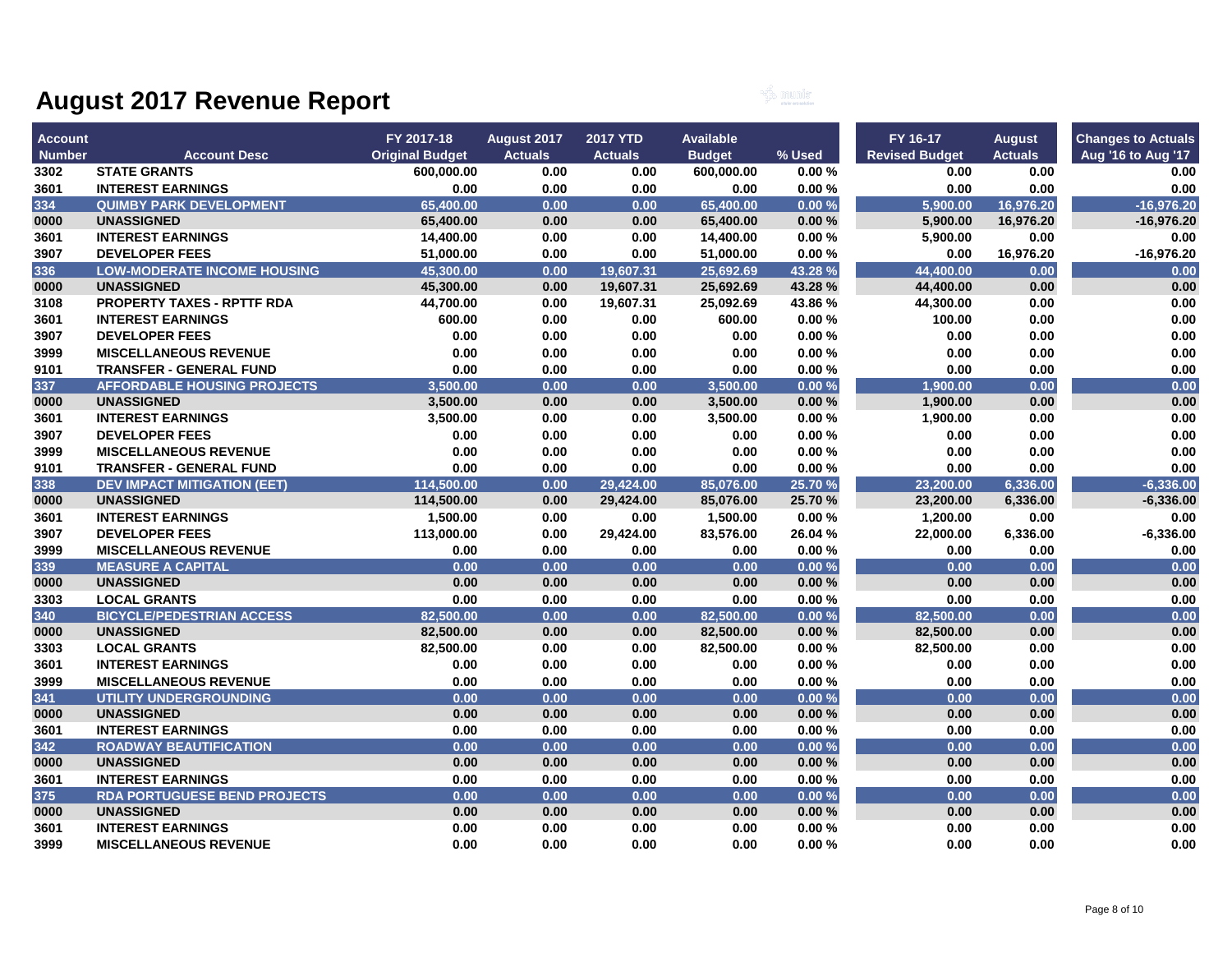

| <b>Account</b> |                                       | FY 2017-18             | <b>August 2017</b> | <b>2017 YTD</b> | <b>Available</b> |        | FY 16-17              | <b>August</b>  | <b>Changes to Actuals</b> |
|----------------|---------------------------------------|------------------------|--------------------|-----------------|------------------|--------|-----------------------|----------------|---------------------------|
| <b>Number</b>  | <b>Account Desc</b>                   | <b>Original Budget</b> | <b>Actuals</b>     | <b>Actuals</b>  | <b>Budget</b>    | % Used | <b>Revised Budget</b> | <b>Actuals</b> | Aug '16 to Aug '17        |
| 380            | <b>RDA ABALONE COVE PROJECTS</b>      | 0.00                   | 0.00               | 0.00            | 0.00             | 0.00%  | 0.00                  | 0.00           | 0.00                      |
| 0000           | <b>UNASSIGNED</b>                     | 0.00                   | 0.00               | 0.00            | 0.00             | 0.00%  | 0.00                  | 0.00           | 0.00                      |
| 3601           | <b>INTEREST EARNINGS</b>              | 0.00                   | 0.00               | 0.00            | 0.00             | 0.00%  | 0.00                  | 0.00           | 0.00                      |
| 3605           | <b>PROCEEDS FROM DEBT SERVICES</b>    | 0.00                   | 0.00               | 0.00            | 0.00             | 0.00%  | 0.00                  | 0.00           | 0.00                      |
| 410            | <b>RDA DEBT SERVICE</b>               | 0.00                   | 0.00               | 0.00            | 0.00             | 0.00%  | 0.00                  | 0.00           | 0.00                      |
| 0000           | <b>UNASSIGNED</b>                     | 0.00                   | 0.00               | 0.00            | 0.00             | 0.00%  | 0.00                  | 0.00           | 0.00                      |
| 3102           | <b>PROPERTY TAXES - SECURED</b>       | 0.00                   | 0.00               | 0.00            | 0.00             | 0.00%  | 0.00                  | 0.00           | 0.00                      |
| 3103           | <b>PROPERTY TAXES - UNSECURED</b>     | 0.00                   | 0.00               | 0.00            | 0.00             | 0.00%  | 0.00                  | 0.00           | 0.00                      |
| 3109           | <b>PROPERTY TAXES - OTHERS</b>        | 0.00                   | 0.00               | 0.00            | 0.00             | 0.00%  | 0.00                  | 0.00           | 0.00                      |
| 3119           | <b>MISC. TAXES</b>                    | 0.00                   | 0.00               | 0.00            | 0.00             | 0.00%  | 0.00                  | 0.00           | 0.00                      |
| 3601           | <b>INTEREST EARNINGS</b>              | 0.00                   | 0.00               | 0.00            | 0.00             | 0.00%  | 0.00                  | 0.00           | 0.00                      |
| 3605           | <b>PROCEEDS FROM DEBT SERVICES</b>    | 0.00                   | 0.00               | 0.00            | 0.00             | 0.00%  | 0.00                  | 0.00           | 0.00                      |
| 501            | <b>WATER QUALITY/FLOOD PROTECTION</b> | 0.00                   | 0.00               | 0.00            | 0.00             | 0.00%  | 8,000.00              | 0.00           | 0.00                      |
| 0000           | <b>UNASSIGNED</b>                     | 0.00                   | 0.00               | 0.00            | 0.00             | 0.00%  | 8,000.00              | 0.00           | 0.00                      |
| 3109           | <b>PROPERTY TAXES - OTHERS</b>        | 0.00                   | 0.00               | 0.00            | 0.00             | 0.00%  | 0.00                  | 0.00           | 0.00                      |
| 3301           | <b>FEDERAL GRANTS</b>                 | 0.00                   | 0.00               | 0.00            | 0.00             | 0.00%  | 0.00                  | 0.00           | 0.00                      |
| 3302           | <b>STATE GRANTS</b>                   | 0.00                   | 0.00               | 0.00            | 0.00             | 0.00%  | 0.00                  | 0.00           | 0.00                      |
| 3402           | <b>STORM DRAIN USER FEES</b>          | 0.00                   | 0.00               | 0.00            | 0.00             | 0.00%  | 0.00                  | 0.00           | 0.00                      |
| 3601           | <b>INTEREST EARNINGS</b>              | 0.00                   | 0.00               | 0.00            | 0.00             | 0.00%  | 8,000.00              | 0.00           | 0.00                      |
| 3901           | <b>DONATIONS</b>                      | 0.00                   | 0.00               | 0.00            | 0.00             | 0.00%  | 0.00                  | 0.00           | 0.00                      |
| 3999           | <b>MISCELLANEOUS REVENUE</b>          | 0.00                   | 0.00               | 0.00            | 0.00             | 0.00%  | 0.00                  | 0.00           | 0.00                      |
| 9101           | <b>TRANSFER - GENERAL FUND</b>        | 0.00                   | 0.00               | 0.00            | 0.00             | 0.00%  | 0.00                  | 0.00           | 0.00                      |
| 9330           | <b>TRANSFER - INFRASTRUCTURE</b>      | 0.00                   | 0.00               | 0.00            | 0.00             | 0.00%  | 0.00                  | $0.00\,$       | 0.00                      |
| 681            | <b>EQUIPMENT REPLACEMENT</b>          | 300,900.00             | 0.00               | 0.00            | 300,900.00       | 0.00%  | 132,000.00            | 0.00           | 0.00                      |
| 0000           | <b>UNASSIGNED</b>                     | 300,900.00             | 0.00               | 0.00            | 300,900.00       | 0.00%  | 132,000.00            | 0.00           | 0.00                      |
| 3601           | <b>INTEREST EARNINGS</b>              | 0.00                   | 0.00               | 0.00            | 0.00             | 0.00%  | 14,300.00             | 0.00           | 0.00                      |
| 3604           | <b>PROCEEDS FROM ASSET DISPOSAL</b>   | 0.00                   | 0.00               | 0.00            | 0.00             | 0.00%  | 0.00                  | 0.00           | 0.00                      |
| 3803           | <b>EQUIPMENT REPLACEMENT CHARGES</b>  | 300,900.00             | 0.00               | 0.00            | 300,900.00       | 0.00%  | 117,700.00            | 0.00           | 0.00                      |
| 3999           | <b>MISCELLANEOUS REVENUE</b>          | 0.00                   | 0.00               | 0.00            | 0.00             | 0.00%  | 0.00                  | 0.00           | 0.00                      |
| 9101           | <b>TRANSFER - GENERAL FUND</b>        | 0.00                   | 0.00               | 0.00            | 0.00             | 0.00%  | 0.00                  | 0.00           | 0.00                      |
| 9330           | <b>TRANSFER - INFRASTRUCTURE</b>      | 0.00                   | 0.00               | 0.00            | 0.00             | 0.00%  | 0.00                  | 0.00           | 0.00                      |
| 685            | <b>EMPLOYEE BENEFITS</b>              | 0.00                   | 0.00               | 0.00            | 0.00             | 0.00%  | 0.00                  | 0.00           | 0.00                      |
| 0000           | <b>UNASSIGNED</b>                     | 0.00                   | 0.00               | 0.00            | 0.00             | 0.00%  | 0.00                  | 0.00           | 0.00                      |
| 3601           | <b>INTEREST EARNINGS</b>              | 0.00                   | 0.00               | 0.00            | 0.00             | 0.00%  | 0.00                  | 0.00           | 0.00                      |
| 3802           | <b>EMPLOYEE BENEFIT CHARGES</b>       | 0.00                   | 0.00               | 0.00            | 0.00             | 0.00%  | 0.00                  | 0.00           | 0.00                      |
| 3999           | <b>MISCELLANEOUS REVENUE</b>          | 0.00                   | 0.00               | 0.00            | 0.00             | 0.00%  | 0.00                  | 0.00           | 0.00                      |
| 9101           | <b>TRANSFER - GENERAL FUND</b>        | 0.00                   | 0.00               | 0.00            | 0.00             | 0.00%  | 0.00                  | 0.00           | 0.00                      |
| 686            | <b>BUILDING REPLACEMENT</b>           | 0.00                   | 0.00               | 0.00            | 0.00             | 0.00%  | 0.00                  | 0.00           | 0.00                      |
| 0000           | <b>UNASSIGNED</b>                     | 0.00                   | 0.00               | 0.00            | 0.00             | 0.00%  | 0.00                  | 0.00           | 0.00                      |
| 3301           | <b>FEDERAL GRANTS</b>                 | 0.00                   | 0.00               | 0.00            | 0.00             | 0.00%  | 0.00                  | 0.00           | 0.00                      |
| 3601           | <b>INTEREST EARNINGS</b>              | 0.00                   | 0.00               | 0.00            | 0.00             | 0.00%  | 0.00                  | 0.00           | 0.00                      |
| 9101           | <b>TRANSFER - GENERAL FUND</b>        | 0.00                   | 0.00               | 0.00            | 0.00             | 0.00%  | 0.00                  | 0.00           | 0.00                      |